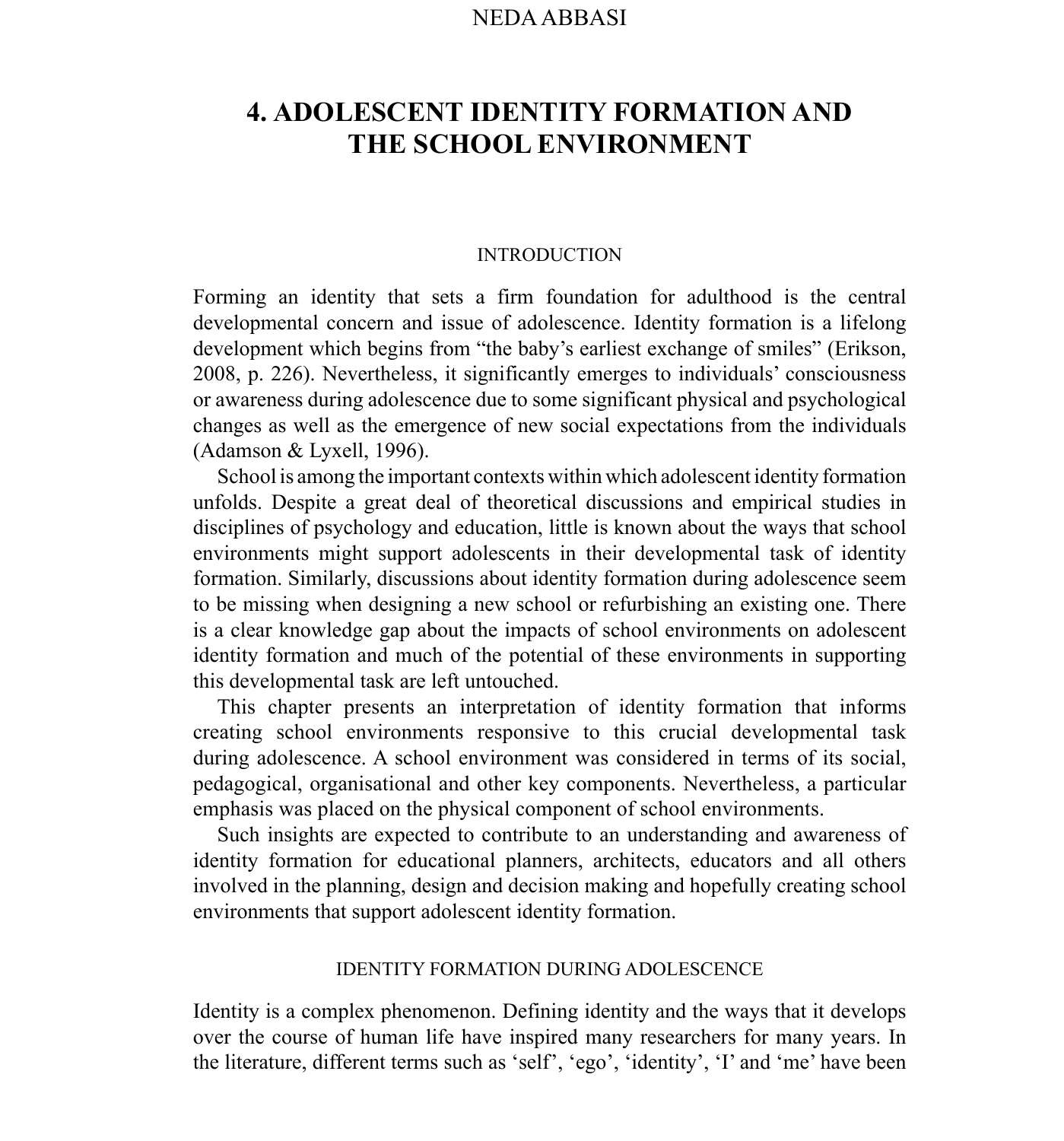used interchangeably and there is argument for the distinct nature and definition of each term (Erikson, 1968; Marcia, 1994). It is not within the scope of this chapter to further address these distinctions and depending on the context to mean the same developmental process, the terms 'identity', 'ego identity' and 'self-identity' are used throughout this review.

Erikson was among the first theorists who introduced and elaborated important concepts related to identity in adolescence (Adams & Marshall, 1996; Kroger, 2003). In conceptualising identity, he drew on an early theoretical use of the term 'identity' by Sigmund Freud as well as his own clinical experiences with veterans returning from World War II and emotionally disturbed young people. He defined "a sense of identity" as "a subjective sense of an invigorating sameness and continuity." According to him, a sense of identity is never fully achieved at one stage of an individual life; it is "constantly lost and regained" and a lifelong development. However, identity formation can be considered as the "normative crisis" of adolescence due to the development of "the prerequisites in physiological growth, mental maturation, and social responsibility to experience and pass through the crisis of identity" (Erikson, 1968, pp. 23, 91).

In his conception of identity, Erikson (1968, 1974) considered a significant role for the social context. According to him, identity is shaped by the confluence and interrelation of three elements: (1) an individual's biological characteristics; (2) psychological needs, interests and defences; and (3) the social and cultural context within which a person resides. Social and cultural contexts support the formation of individuals' identities by recognising their biological characteristics and psychological needs and providing opportunities for their expression.

James Marcia is another person who is credited for his significant contributions to broadening empirical investigations on identity formation (Adams, 1992). Observing the insufficiency of the dichotomy of "identity versus identity confusion" in Erikson's conception to capture the variety of styles of identity resolution for different individuals, Marcia (1994) proposed a practical conceptualization of ego identity development, the ego identity status model. The model is composed of four identity statuses of 'identity achievement', 'moratorium', 'foreclosure' and 'identity diffusion', which are determined based on the twin criteria of 'exploration' and 'commitment'.

Exploration refers to "the extent to which an individual has genuinely looked at and experimented with alternative direction and beliefs" and commitment refers to "the choice of one among several alternative paths in the different interview domains" (Marcia, 1994, p. 73). Identity achievement, the positive end of the ego identity status model, is in place when an adolescent experienced a period of exploration and made rather firm commitments (Marcia, 1994).

Drawing upon Erikson's conceptualisation of identity formation and Marcia's ego identity status model, empirical studies have emerged which identify a number of common factors and experiences involved in adolescent identity formation. Studies conducted by Peter Bloss (1962, 1967, 1979), among others, have made significant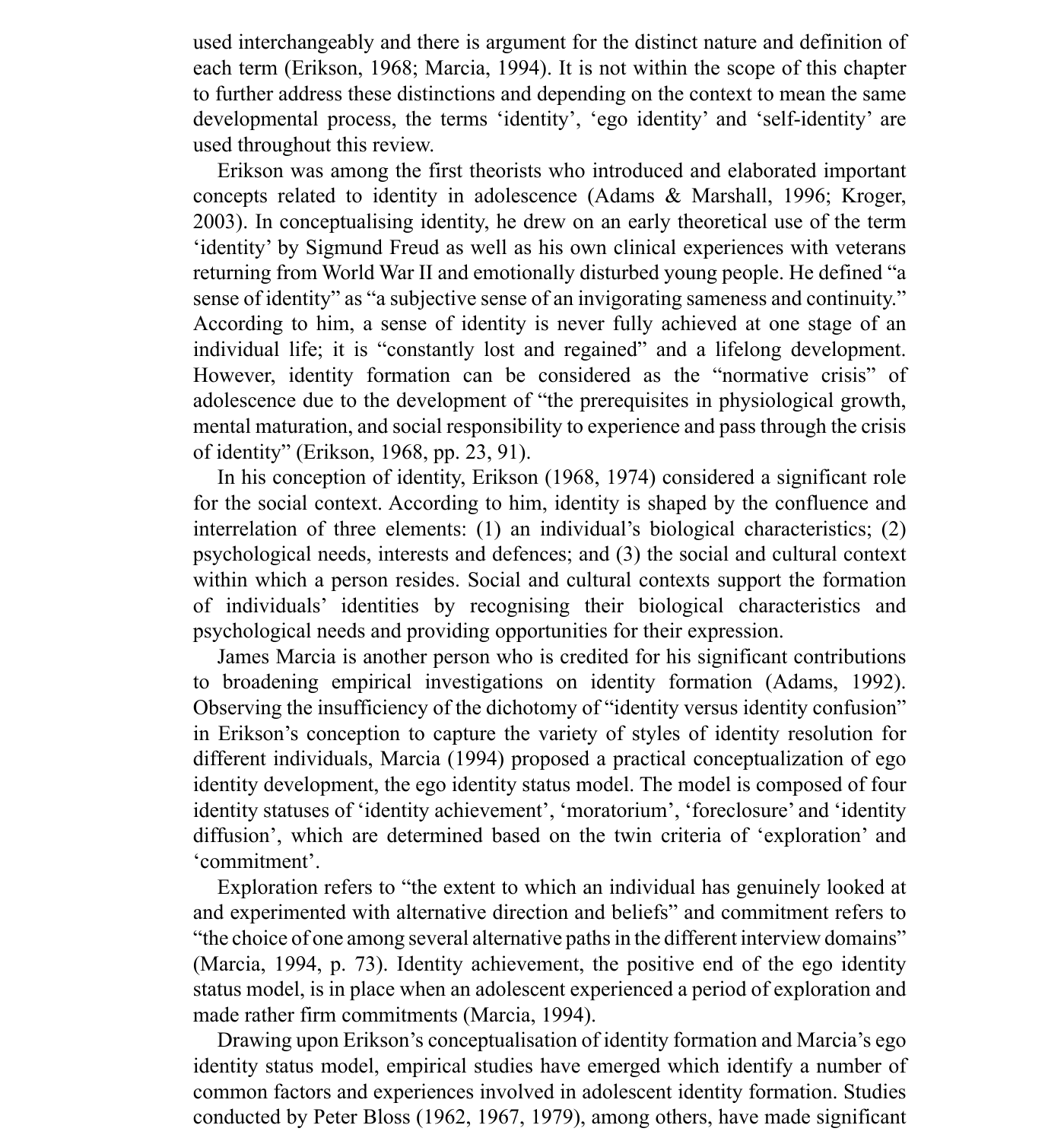contributions to broadening our understanding of the first crucial experience to be considered here: separation and individuation.

Relational context is the second important factor in identity formation during adolescence. Erikson's emphasis on the role of social context and the necessity of individuals being recognised by the community in the process of identity formation highlights the important role of relational context. In addition, studies on women's identities have also born out the importance of relational context (e.g., Gilligan et al., 1990). Adolescents' identities are not the mere products of separation or individuation, marked by autonomy and independence, or 'intrapersonal dialogue' (Flum & Levi-Yudelevitch, 2008).

Instead, identity formation involves the complex interplay of intrapsychic processes and interpersonal experiences (e.g., Marcia, 1993; Guisinger & Blatt, 1994; Blatt & Blass, 1996). An issue to be noted in relation to the relational context of identity is the significance of providing response and support for adolescents. This is what Josselson (1994, p. 90) describes as the relational dimension of "holding" and suggests that only adolescents who have been supported properly are confident enough "to venture forth into new experience, to risk separation and individuation."

A supportive school environment along with teams, teachers and other trusted adults who provide adolescents with support for exploration of identity alternatives and confirm adolescents' commitments are some embodiments of holding environments (Josselson, 1994; Good & Adams, 2008). Research on adolescent identity formation in the family context (e.g., Cooper et al., 1983; Grotevant & Cooper, 1985; Grotevant & Cooper, 1986; Allen et al., 1994; Berzonsky, 2004; Matheis & Adams, 2004) provide further evidence for the importance of "holding environment." A consistent finding of these studies is that adolescents in families that encourage individuation and a degree of exploration within a warm and supportive relational environment tend to be in identity achievement status (Cooper et al., 1983).

The third crucial experience involved in identity formation during adolescence is psychosocial moratorium. Psychosocial moratorium is a period "during which the individual through free role experimentation may find a niche in some section of his society" (Erikson, 2008, pp. 224–225). During adolescence, individuals are faced with the urgency of making choices and decisions that lead them to a more final self-definition, irreversible role patterns and life-long commitments. It is during this period that societies offer individuals intermediary periods between childhood and adulthood. Defining psychosocial moratorium as "a delay of adult commitments by youth as well as a period of permissiveness by a society to allow young people the exploration time", Kroger (2007, p. 12) regards it as a necessary period if adolescents are to form "deeper and more meaningful psychosocial commitments."

Marcia (1994) goes as far to suggest providing adolescents with an 'exploratory period' as a starting point for intervention with regard to adolescent identity formation. In the context of educational institutions, this exploratory period may involve placing less pressure on students to make firm decisions, offering the possibility of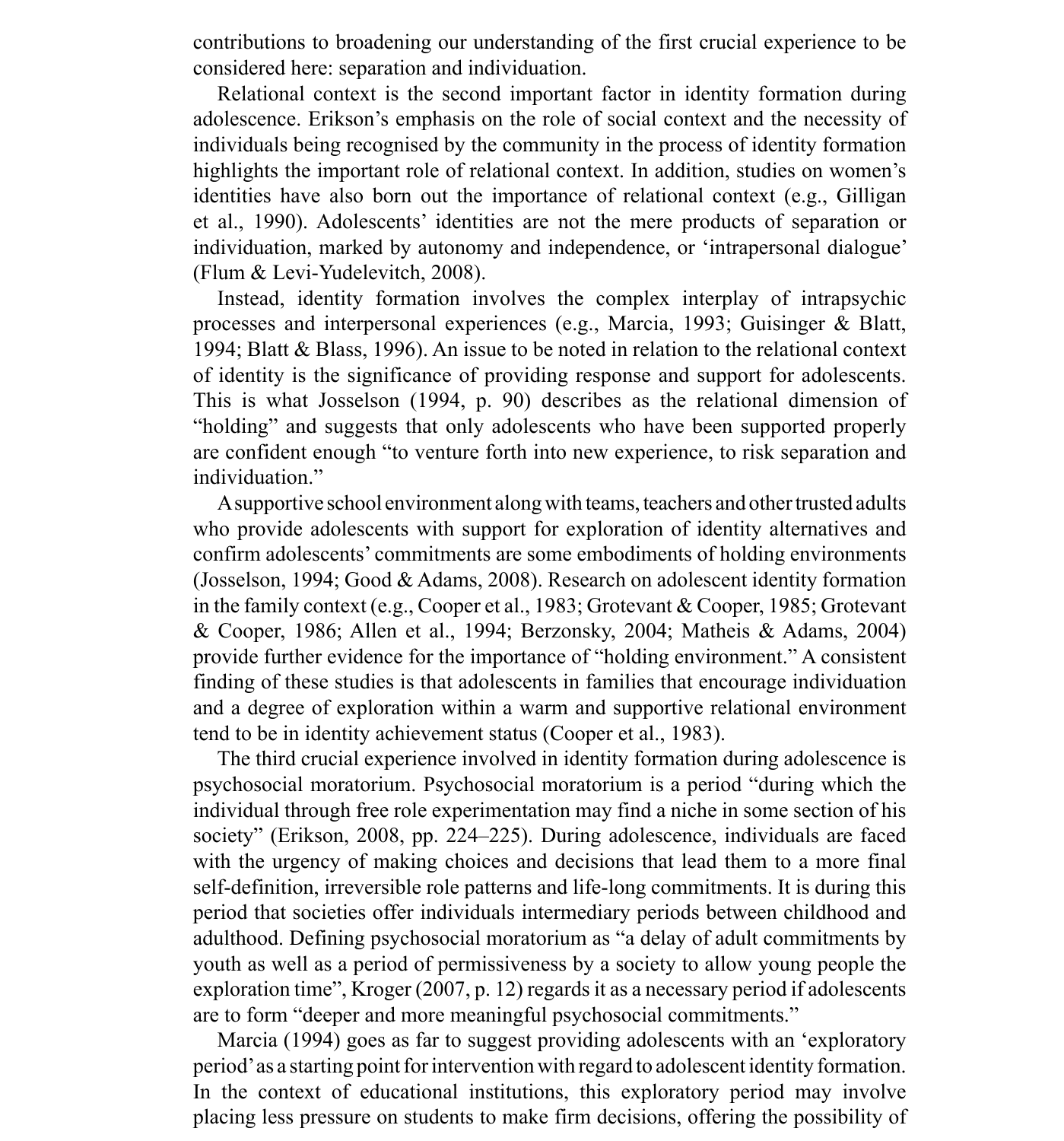switching major areas of studies, developing flexible curricular requirements and providing counselling services (Marcia, 1994).

This section aimed to examine identity formation during adolescence by highlighting theories of two leading figures in the field: Erik Erikson and James Marcia. In addition, references were made to the empirical studies of identity formation in order to address some of the influential experiences and factors determining how identities are evolved and developed during adolescence. The next section places the discussion in the context of schools and focuses on the issues and factors associated with education of adolescents for identity formation processes.

### ADOLESCENT IDENTITY FORMATION IN THE SCHOOL CONTEXT

School is an important context within which adolescent identity formation is shaped and influenced. The significant amount of time that adolescents spend in school is a basic reason for the importance of schools in identity formation. In addition, adolescents are engaged in activities and programs in schools that can help them discover their abilities and interests and further develop them.

A considerable part of adolescents' social interactions and interpersonal relationships, in particular with peers, are also formed in schools. In that sense, schools can become arenas for exploration and socialisation where young people experiment with different roles, values and relationships. This is particularly the case for many adolescents living in poor and working class urban communities and deprived of enough opportunities for exploration outside schools (Nakkula, 2003). In schools, adolescents are confronted with the necessity of making decisions or selecting pathways for such issues as career directions, gender orientations, life values and attitudes for the future.

Choices and decisions made in schools are affirmative of adolescents' identities and can facilitate the emergence of commitments which is the first sign of identity achievement (Lannegrand-Willems & Bosma, 2006). Referring to some of these reasons, Kroger (2007) argues that factors such as general school structure and climate, alongside interactions with teachers and peers all provide social and emotional experiences with possible long-term implications for identity.

Only a few empirical studies have investigated the ways that school context might influence identity formation processes during adolescence. In one study Lannegrand-Willems and Bosma (2006) examined the impact of school climate on identity formation in three high schools which were different in terms of students' socioeconomic backgrounds. Their findings suggested that impacts of context in the three schools became stronger as the school year progressed and the level of students' identity exploration and commitment was higher in the school with students from higher socioeconomic backgrounds. The study does not provide a clear image of factors and variables in the schools that support adolescent identity formation.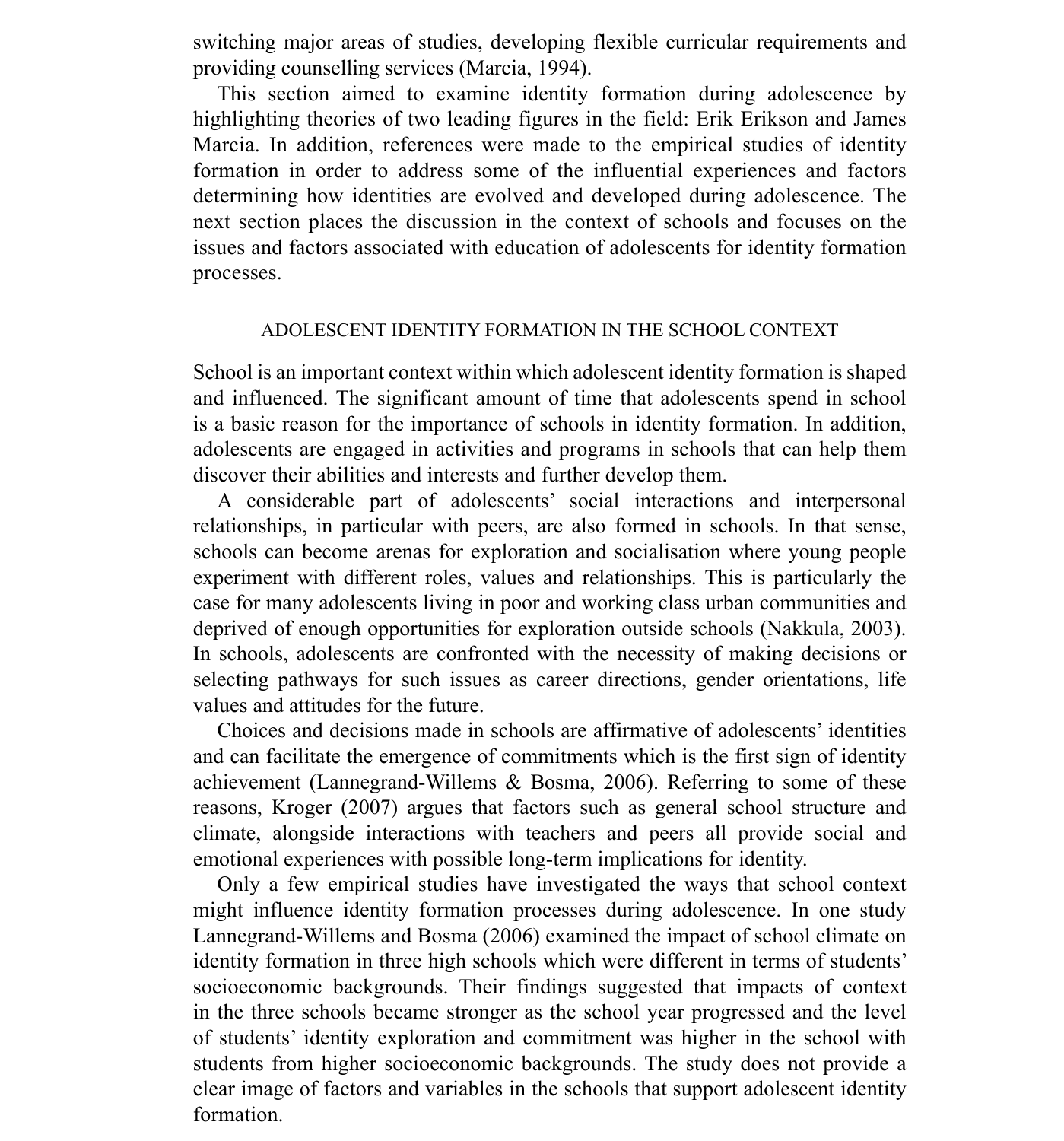Nevertheless, by identifying a confluence of students' socioeconomic background and the impacts of schools on identity formation, the study highlights the complicated process through which schools might support or deter adolescent identity formation. In another study, Roker and Banks (1993) examined the effect of school structure on identity formation of adolescent girls who were attending both private and state schools. Their findings showed a significantly greater number of girls attending private schools in foreclosure status compared to those attending state schools who tended to be in moratorium and identity achievement statuses.

The authors argued that the homogenous environment of the private school that exposed students to few ideological viewpoints along with the pressure on students to make decisions about career plans might account for a higher number of foreclosed adolescents. On the contrary, adolescent girls in the state school were exposed to a greater range of different ideological viewpoints and belief systems, a context that facilitates exploration of alternatives and making commitments (Roker & Banks, 1993). This study provides evidence for the role of school environments in facilitating or preventing adolescents' exploration of different alternatives.

Two other studies of identity formation in the context of college and universities are relevant to this review. Adams and Fitch (1983) studied possible psychological environment effects on identity status and ego stage development of university students. They found that educational institutions promoting a supportive intellectual environment while offering critical and analytic awareness of societal issues facilitate identity development through creating conditions for "exploring and broadening one's perspective."

In a similar study, Adams et al. (2000) examined the impacts of family and educational environments on university students' identity formation and ego strength. Their findings suggested that supportive educational environments and democratic families positively correlate with ego strength and facilitate identity formation during the college or university experience. In other words, support systems embodied in democratic family environments and supportive educational environments help "adolescents feel comfortable to more fully explore their identity options" without being "pressured to adhere to certain values by the school or from their parents" (Adams & Palijan, 2004, p. 240).

A review of the existing studies of adolescent identity formation provides insights into the complex interrelationships of factors and contexts influencing this developmental process in educational environments. For example, a school environment may prove less effective if the policies, educational philosophies and teaching practices merely provide alternatives or choices for adolescents' identity exploration and fail to pay attention to the role of relational contexts. It is equally important that the relational contexts within and outside a school provide necessary support, guidance and affirmation for adolescents to explore and make free choices and commitments. It is essential to take into account the complex interrelationships of factors when examining the implications of adolescent identity formation for schooling.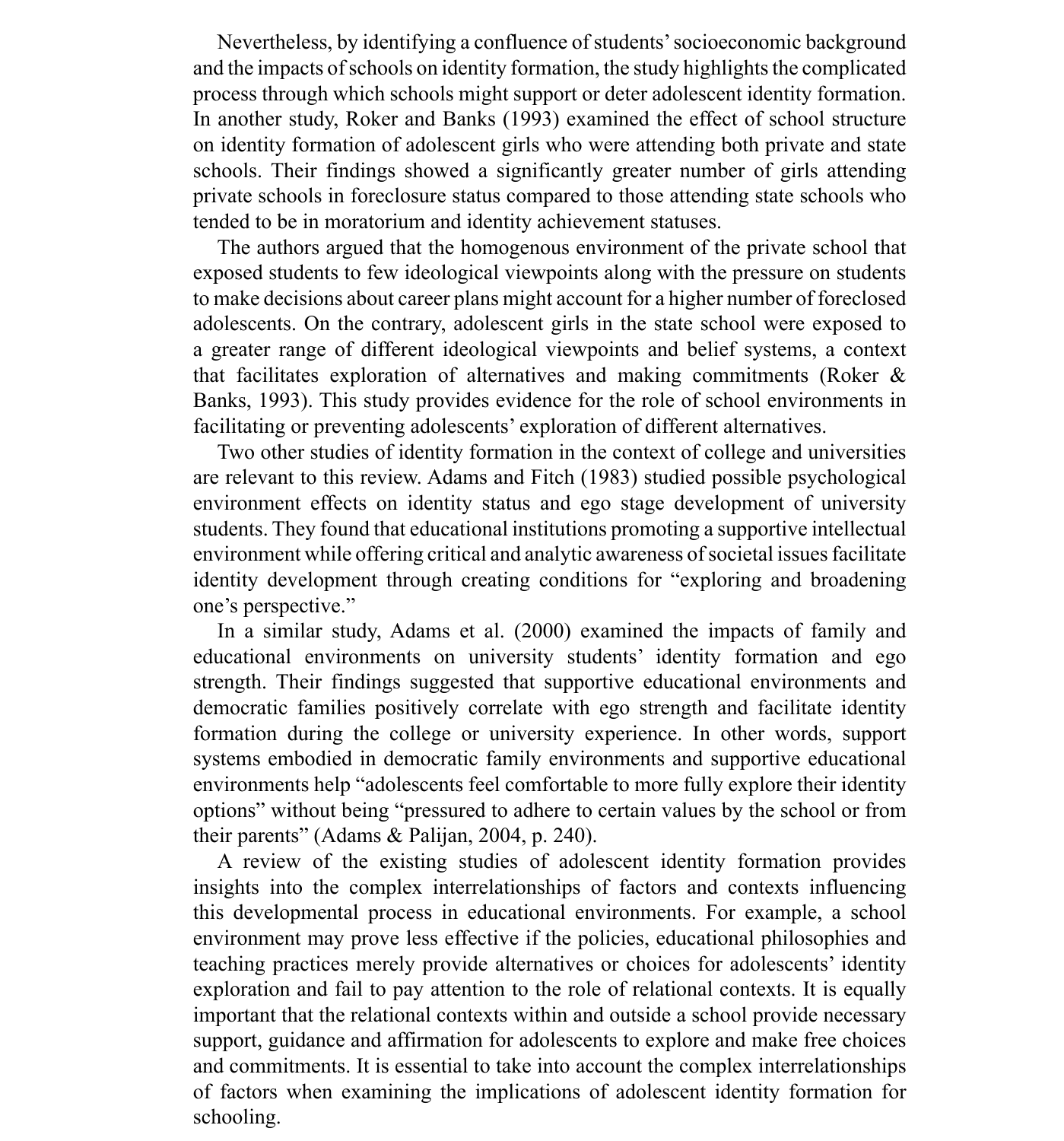#### SCHOOLING FOR ADOLESCENT IDENTITY FORMATION

In the discipline of education, there have been efforts to better understand attributes of different learning environments and activities in middle- and high- schools which are based on adolescents' developmental needs and characteristics (Phelan et al., 1998). Only a few studies examined the implications of identity formation for schooling. Even in this sparse body of research on schooling for identity formation, more concrete outcomes, contents and constructs associated with identity formation processes such as self-esteem, self-concept, social and emotional well-being were the study focus. This section summarises some of the implications of identity formation for education of adolescents which have been identified within existing educational research.

Building upon Erikson's (1968) emphasis on the experience of "psychosocial moratorium" as a determinant of an optimal identity development by the passage through adolescence, some educational researchers have considered 'creating opportunities for exploring diverse values, roles and relationships' as one main concern of schooling for adolescent identity formation. Nakkula (2003, p. 12) regards multiple possibilities for exploration as a way to help adolescents "redirect their investment of mental or psychic energy" and by doing so increase their options for healthy development. Similarly, Dreyer (1994) argues that educational environments that stimulate exploration and commitment encourage adolescent identity formation.

Outlining some characteristics of an "identity-enhancing curriculum," he suggests that providing opportunities for exploration of alternatives in such areas of life as occupation, religion and politics is one way that curriculum can promote identity achievement (Dreyer, 1994). In creating possibilities for exploration in schools, special attention needs to be paid to providing real-world work experiences for adolescents. According to Cooper (1998), a characteristic of schools which foster identity formation experiences is that they provide adolescent students with realworld work experiences, internships and mentoring programs for career decisions.

Vocational directions and career choices form an important domain of adolescent identity formation and inability to make commitments in the realm of occupational identity is what disturbs most adolescents (Erikson, 1968).

Educational research also suggests 'relationship building' as another important factor with a significant role in promoting adolescent identity formation in schools. Nakkula (2003) views fostering connectedness to school and engaging adolescent students as the key to identity development in school. This requires teachers and other supportive adults in schools who develop caring and compassionate relationships with their adolescent students and in turn foster students' relationship to learning (Nakkula, 2003).

Similarly, Dreyer (1994) points out the importance of teachers' building supportive relationship with their students. Multiplicity of social roles in adolescence brings both opportunities for growth and developing identity as well as confusion and loss of identity. Hence, maintaining consistency across roles is the main challenge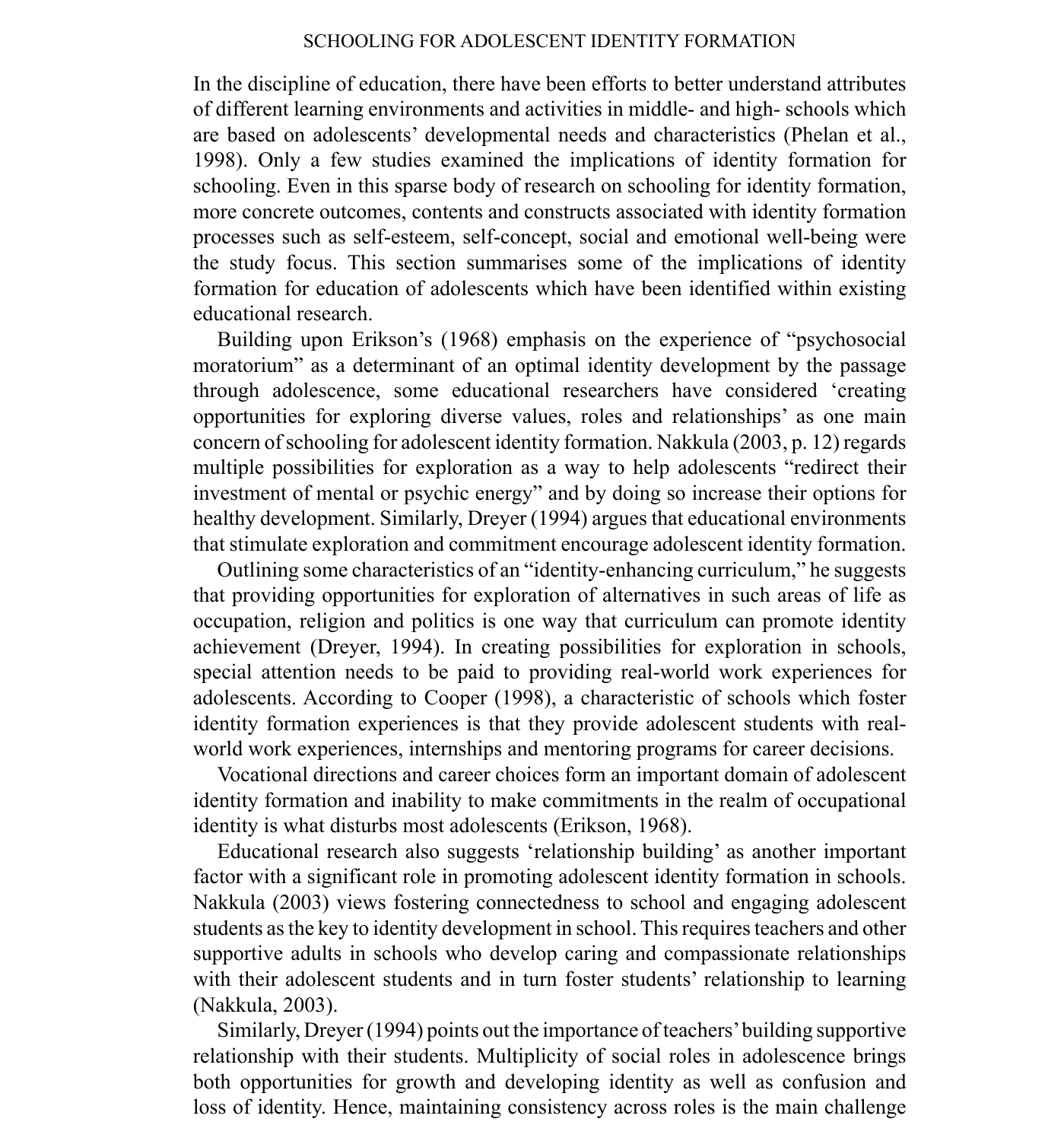for adolescents. One way by which school can contribute to the role continuity in adolescents is through caring and compassionate responses from teachers who take the time to know each student as "a whole person with a complex life and dreams that extend far beyond the classroom" (Dreyer, 1994, p. 132). Other researchers also referred to development of meaningful and trusting relationships with adolescent students as a dimension of teachers' responsibility with regard to supporting students' connection to the identities of their families, communities and peers (e.g., Stanton-Salazar, 1997; Phelan et al., 1998).

An important arena within which relationship building can be developed and encouraged is school-based extracurricular programs. These programs help adolescents to connect to the world in different ways and experience meaningful relationships with peers and adults. Drawing on an extensive literature review, Feldman and Matjasko (2005, p. 161) state that participation in extracurricular activities is "a means to express and explore one's identity, generate social and human capital, and offer a challenging setting outside of academics."

Cotterell (2007) views relationship building and creating relational connectedness as essential elements of a school's support system that contributes to adolescent identity formation. Creating a connection support structure starts with addressing the question of how the school presents itself to the outsider, which has to do with the impression that the school offers to newcomer students and begins with questions of "what is the school like? is it a friendly place? do the teachers care about their students? will I be happy here?" (Cotterell, 2007, p. 200). In addition, support should be integrated within the school culture rather than merely enacting through specific programs and activities. According to Cotterell (2007), this type of support in schools is reflected in the concept of a "supportive school environment" which is best captured in Mcmillan and Chavis (1986)'s statement on a "sense of community":

Strong communities are those that offer their members positive ways to interact, important events to share and ways to resolve them positively, opportunities to honour members, opportunities to invest in the community, and opportunities to experience a spiritual bond among members. (McMillan & Chavis, 1986, p. 14)

De-instituionalising schools, humanizing curriculum, maintaining connections between the school and its constituency and ensuring accessibility of staff for students are among the factors that help in creating a supportive school environment, Cotterell (2007) maintains. Of paramount significance in this discussion about developing a connection support structure in schools is his reference to some of the implications of these factors for the physical environments of schools.

He elaborates de-institutionalizing schools as "establishing an environment that emphasizes the human aspects of organization" which has to do with managing time and space by the school in a way that students' experiences can be enriched (Cotterell, 2007, pp. 221–222). Provision of ample sized and appropriately located spaces for students to socialize and hang out in break time is a step towards the space management that can enrich students' experiences. Along with planning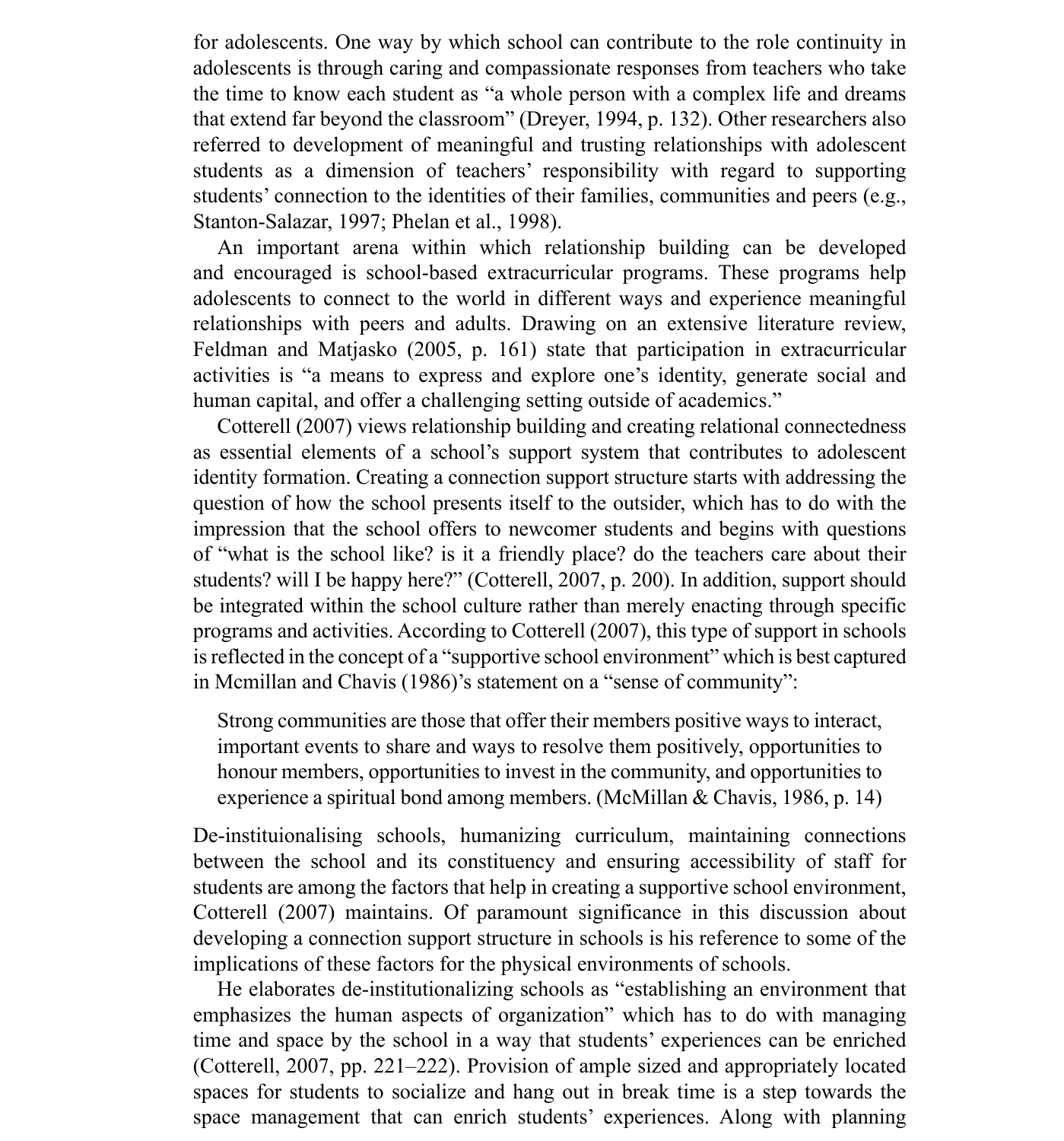social events, provision of appropriate physical settings is also suggested as a way to increase the opportunity for informal interactions among students and teachers. Finally, the proximity of teacher common rooms to the student learning spaces is referred as a factor to ensure accessibility of teachers and school staff for students (Cotterell, 2007).

In addition to 'creating opportunities for exploring diverse values, roles and relationships' and 'relationship building' which play important role in identity formation in schools, two teaching approaches were suggested to have impacts on this developmental task of adolescence: community service learning and cooperative learning. Involvement in community service learning activities in schools fosters more relevant and meaningful learning, increases adolescents' social awareness and by allowing them to explore identity alternatives supports their identity development (e.g., Youniss & Yates, 1997; Woolfolk Hoy et al., 2001; Adams & Palijan, 2004).

Drawing on the findings of their studies on adolescents participating in a yearlong service learning program, Yates and Youniss (1998, 1999) argue that community service learning, through closing the gap between schools and the communities outside, provides positive identity-defining experiences for adolescents. The significance of cooperative learning for identity formation appears to be linked to its impacts on the relational dimension of identity formation. Slavin (1995) points out that cooperative learning supports interracial friendships, prejudice reduction, acceptance of disabled students, self-esteem, peer support for academic goals, altruism, empathy, social perspective-taking, liking fellow classmates and feeling liked.

Educational research concerning the ways that learning environments and curricula can be structured to support identity development provides insights into the implications of adolescent identity formation for schooling. Two common factors identified include: (1) providing opportunities for exploration of identity alternatives; and (2) encouraging relationship building and a supportive school culture. An important point that should be noted is the interrelationship among these factors. It is in the context of relational connectedness and belonging to a social group that adolescents are offered a secure base for exploration of identity alternatives and making meaningful commitments (Cotterell, 1996).

# CHARACTERISTICS OF SCHOOLS THAT SUPPORT ADOLESCENT IDENTITY FORMATION

Reviewing existing research and empirical studies (See Table 1 for a summary of this), two characteristics of school environments that support adolescent identity formation can be proposed which are further elaborated in this section:

- i) They are supportive addressing adolescents' individuation and social integration needs; and
- ii) They offer adolescents opportunities for developmental exploration.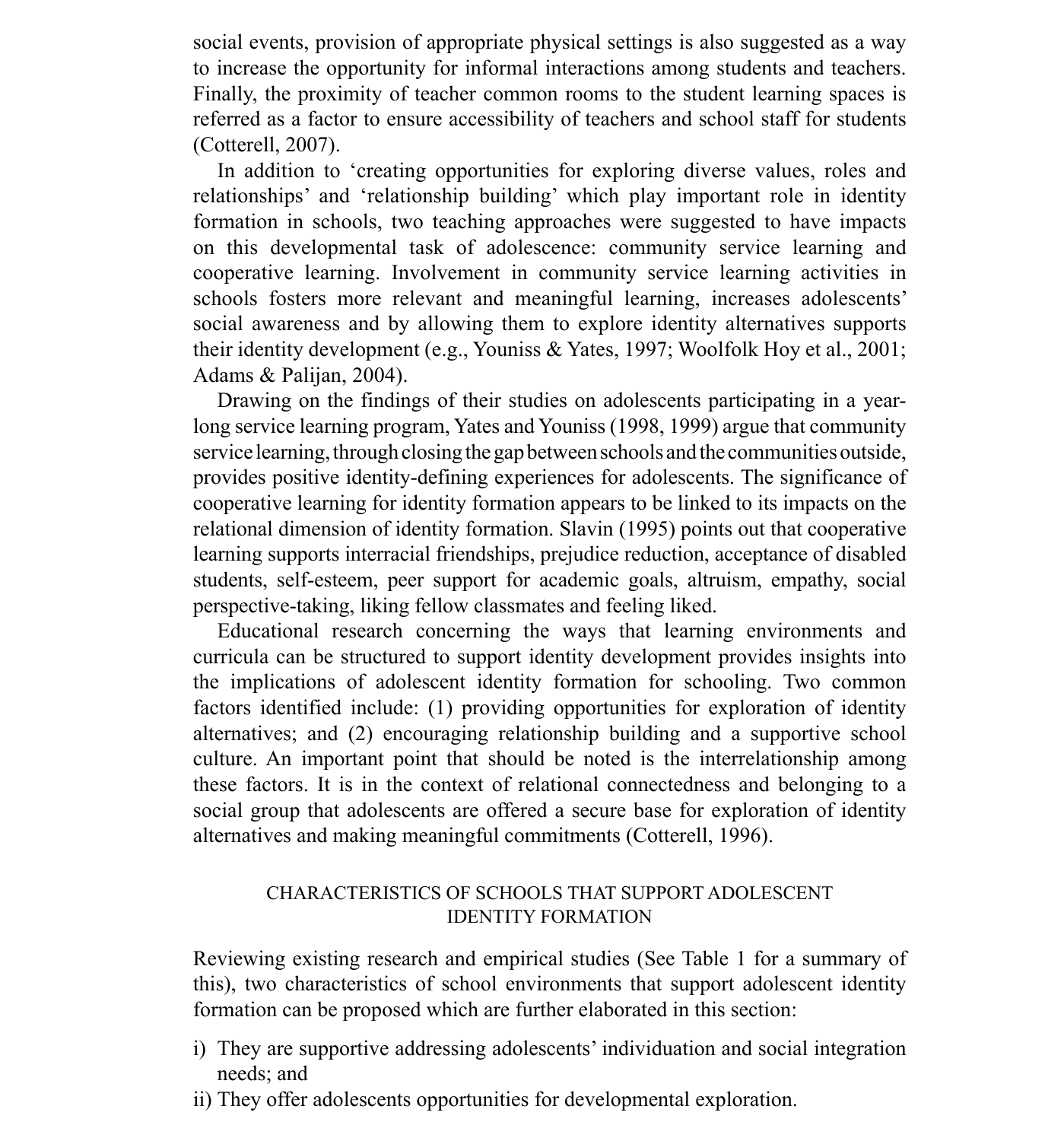*Table 1. A summary of literature review on adolescents' identity formation and educational research examining the implications of this developmental process for schooling – Author*

|                                                                            | Common themes and findings                                   |                                                                                                          |
|----------------------------------------------------------------------------|--------------------------------------------------------------|----------------------------------------------------------------------------------------------------------|
|                                                                            | Key factors                                                  | Related issues                                                                                           |
| Adolescents' identity<br>formation process                                 | Separation or<br>Individuation                               |                                                                                                          |
|                                                                            | Relational connectedness                                     | Support                                                                                                  |
|                                                                            | Psychosocial moratorium                                      |                                                                                                          |
| Implication of adolescents'<br>identity formation process<br>for schooling | Possibilities for<br>exploration of identity<br>alternatives | Choices in curriculum<br>Real-world work experiences<br>Extracurricular programs<br>Cooperative learning |
|                                                                            | Relational connectedness                                     | Community service learning                                                                               |
|                                                                            | A supportive school<br>culture                               |                                                                                                          |

# *A Supportive School Environment Addressing Adolescents' Individuation and Social Integration Needs*

In a supportive school environment that individuation needs are addressed, every adolescent student feels known and valued as an autonomous and independent member of the school community. A supportive school environment also provides for adolescents' social integration needs. At a basic level, this has to do with encouraging social interactions and encounters.

At a more profound level, social integration needs can be addressed through developing a supportive community where all students, teachers and other school staff are included and connected. An important attribute of such a supportive community has to do with adolescent students' perception of availability and accessibility of teachers and other school staff support. In addition, cooperative learning which has considerable social benefits is also practiced in such a school environment.

Another attribute of a school with a supportive environment addressing individuation and social integration needs is 'smallness'. Considering identity formation as "a product of the individual interface with the society," Josselson (1994, p. 22) defines two forms of interventions for identity formation: individuallevel intervention and social intervention. She considers the attempt to reform social institutions as one form of social intervention and suggests reducing classroom size and faculty teaching loads as one aspect of this reform in the context of schools. This intervention in the institutional level creates "conditions where students can get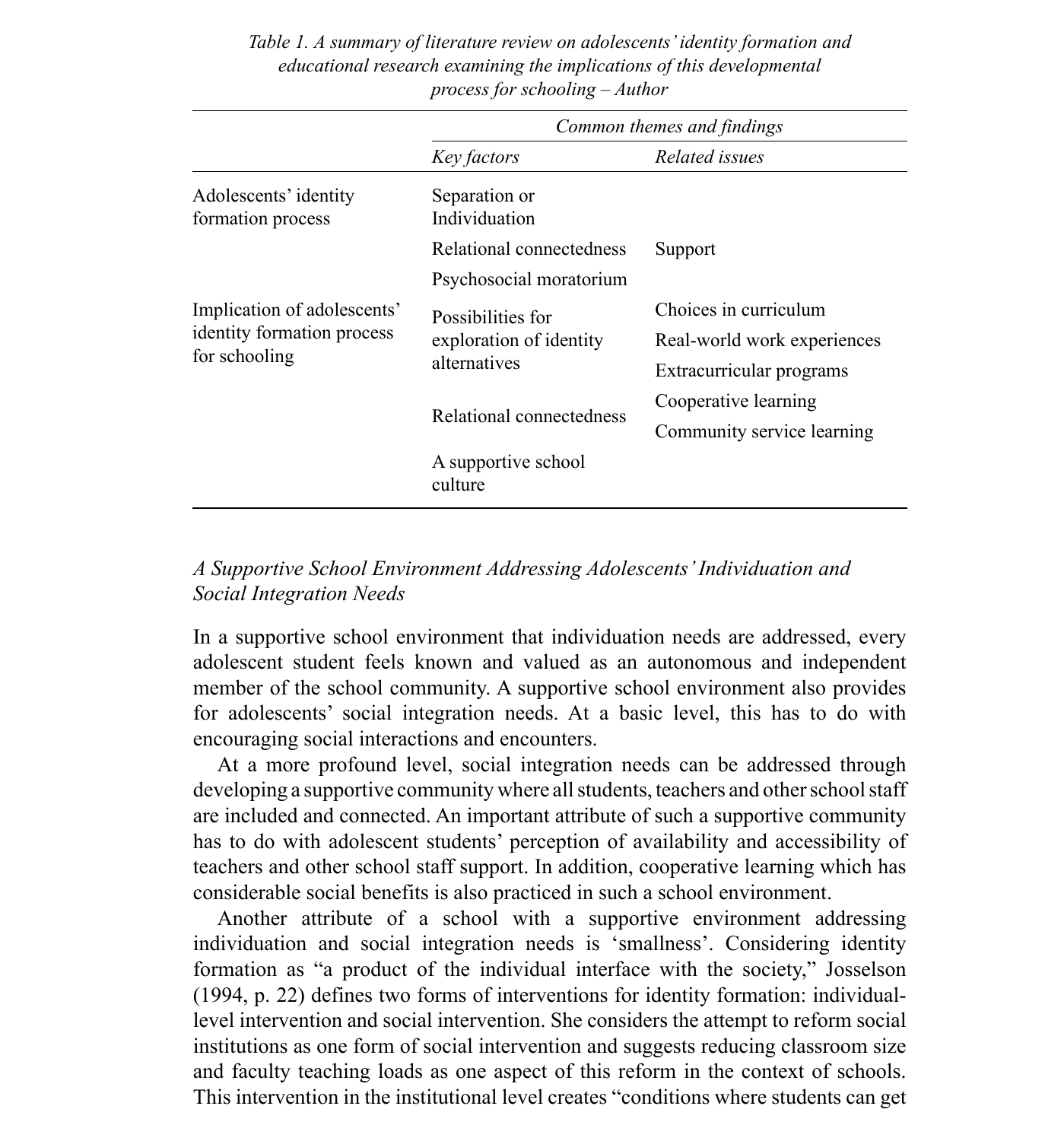to know new (and perhaps admired) others in unpressured circumstances and learn about possibilities for being and doing in a way that can make some personal sense to them" (Josselson, 1994, p. 24). Findings of studies on 'school and classroom size' provide support for the proposition that smallness of school and classroom support adolescent students' needs for individuation and social integration (Barker & Gump, 1964; Cotton, 1996).

Literature on school size suggests increases in student performance, a more positive school climate, a more personalised learning environment, more collegial cooperation for teachers, greater parent involvement and satisfaction and cost efficiency as among the advantages of 'smallness' (Association for Middle Level Education (AMLE), 2004). A common finding of the studies that examine the relationship between school size and self-concept (e.g., Grabe, 1981; Foster & Martinez, 1985; Rutter, 1988; Stockard & Mayberry, 1992) is that small schools have positive impacts on both personal and academic self-regard. Similarly, the findings of the studies that explore the impact of size on the interpersonal climate in schools (e.g., Burke, 1987; Smith & Gregory, 1987; Fowler & Walberg, 1991; Kershaw & Blank, 1993), mainly focused in terms of "elements such as relations among students and between students and teachers, especially teacher attention and demonstrations of caring toward students," show positive correlations between small schools and favourable interpersonal relations (Cotton, 1996).

Nevertheless, research demonstrates that smallness "does not automatically guarantee school success" and by itself does not account for positive social consequences and academic-related benefits. Small schools have the potential for providing meaningful and personalised relationships between students and adults. It is the 'personalised school environment' that contributes to these positive effects and "personalization is the key for the creation of healthy and positive small communities of learning" (Conchas & Rodriguez, 2008, pp. 117–118).

# *Opportunities for Developmental Exploration*

The essence of offering opportunities for developmental exploration has to do with supporting adolescents to experiment with various social roles and values, try out diverse activities and programs and explore different interpersonal relationships. At a primary level, creating opportunities for developmental exploration to support adolescent identity formation should be addressed within a school curriculum as well as school-based structured extracurricular and leisure activities. The school curriculum should provide adolescent students with choices which may take various forms.

Choices may be in terms of subject areas that students take on, approaches to learning and the ways that students demonstrate their understanding and learning. Given the importance of making commitments in the realm of occupation (Erikson, 1968), providing adolescents with exploratory opportunities with regard to occupation and future career needs to be emphasized. One way to do so is for schools to offer adolescents real-world work experiences through promoting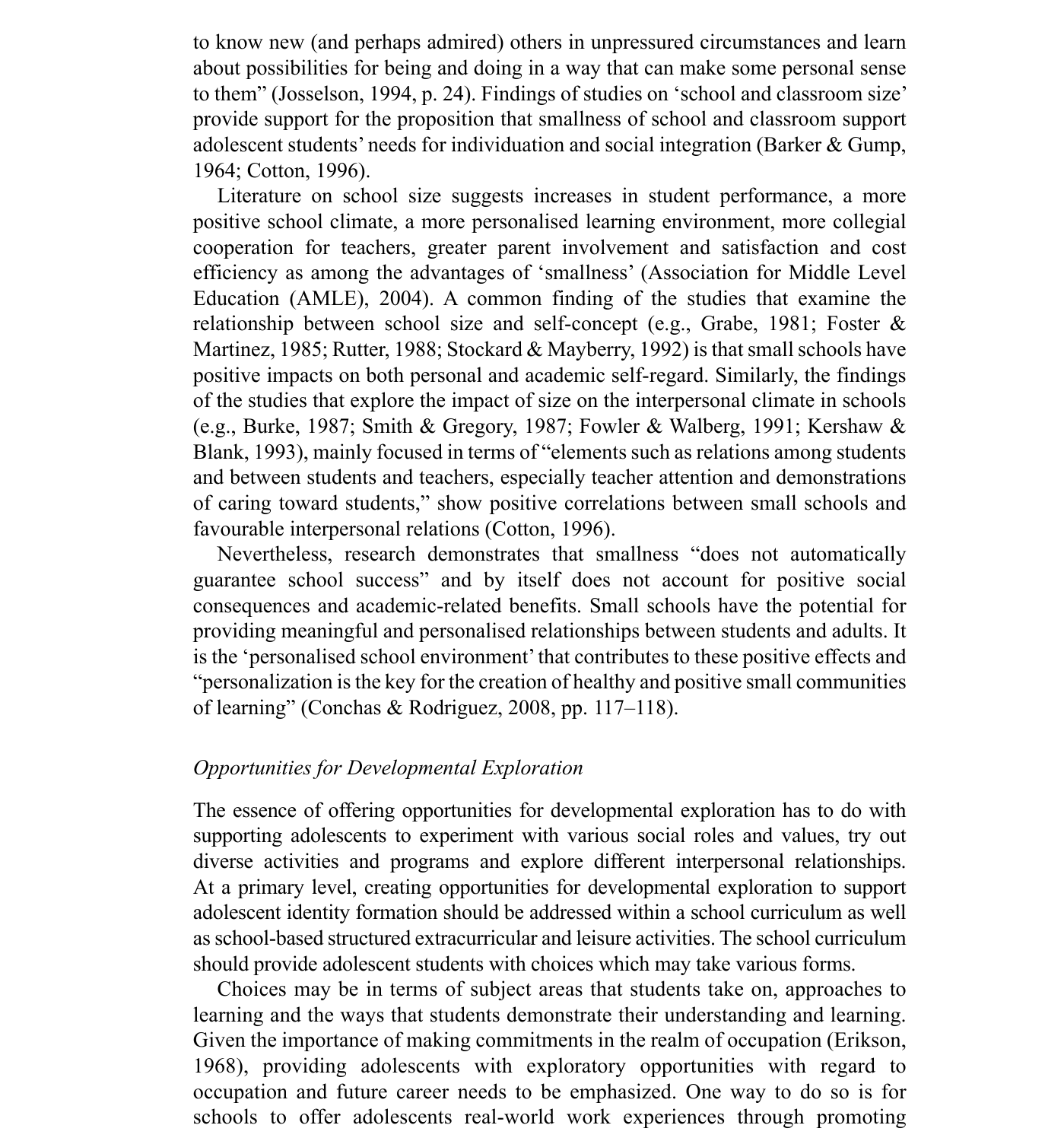the links with industry and businesses. At a broader level, connection to the world outside school can be regarded as a key factor that expands the scope of opportunities for adolescents' developmental exploration. In that sense, schools' learning environments should not be confined by its physical boundaries. Instead, school environments should be connected to the world and broader societies. Connections to the world beyond the confines of a school may take the forms of physical links and partnerships.

These connections may also become possible by mean of using Information and Communication Technologies (ICTs). ICTs have the potentialities to open up new learning opportunities. In addition to being creative tools to actively engage students in learning activities, providing access to enormous amount of information, facilitating personalised learning and distant assessment, ICTs allow students to have 'virtual' practical experience where practical activities may be expensive or even dangerous.

### ADOLESCENT IDENTITY FORMATION IN THE CONTEXT OF AUSTRALIAN SCHOOLING

Four case studies are briefly presented here in order to provide insights into the implications of adolescent identity formation for the design of physical spaces of schools in the context of Australian secondary education. These case studies are schools within which some of the educational strategies and design-related implications identified from the literature review are manifested. A summary of educational philosophies, design principles and responses in these four case study schools which can be considered as contributing to adolescent identity formation is presented in Table 2.

# *Australian Science and Math School (ASMS)*

In the ASMS, the concept of smallness was implemented through open plan and offering students the freedom to move around and having a degree of control over spaces. Except for a number of specialised spaces, service spaces and administrative areas, the general learning spaces are loosely defined open spaces shared by tutor groups. The groups meet for forty minutes at the start of the day in their assigned areas but do not necessarily spend much other time there. Students' lockers are designed on wheels to be moved around and placed where their tutor groups frequent. Open plan also facilitates accessibility of teachers and fosters students' perception of availability of support, if they need it. See Figures 1 and 2.

# *Canning Vale College (CVC)*

In CVC, "learning neighbourhoods" were designed to support the concept of smallness and create a chance for student groups to occupy certain space and have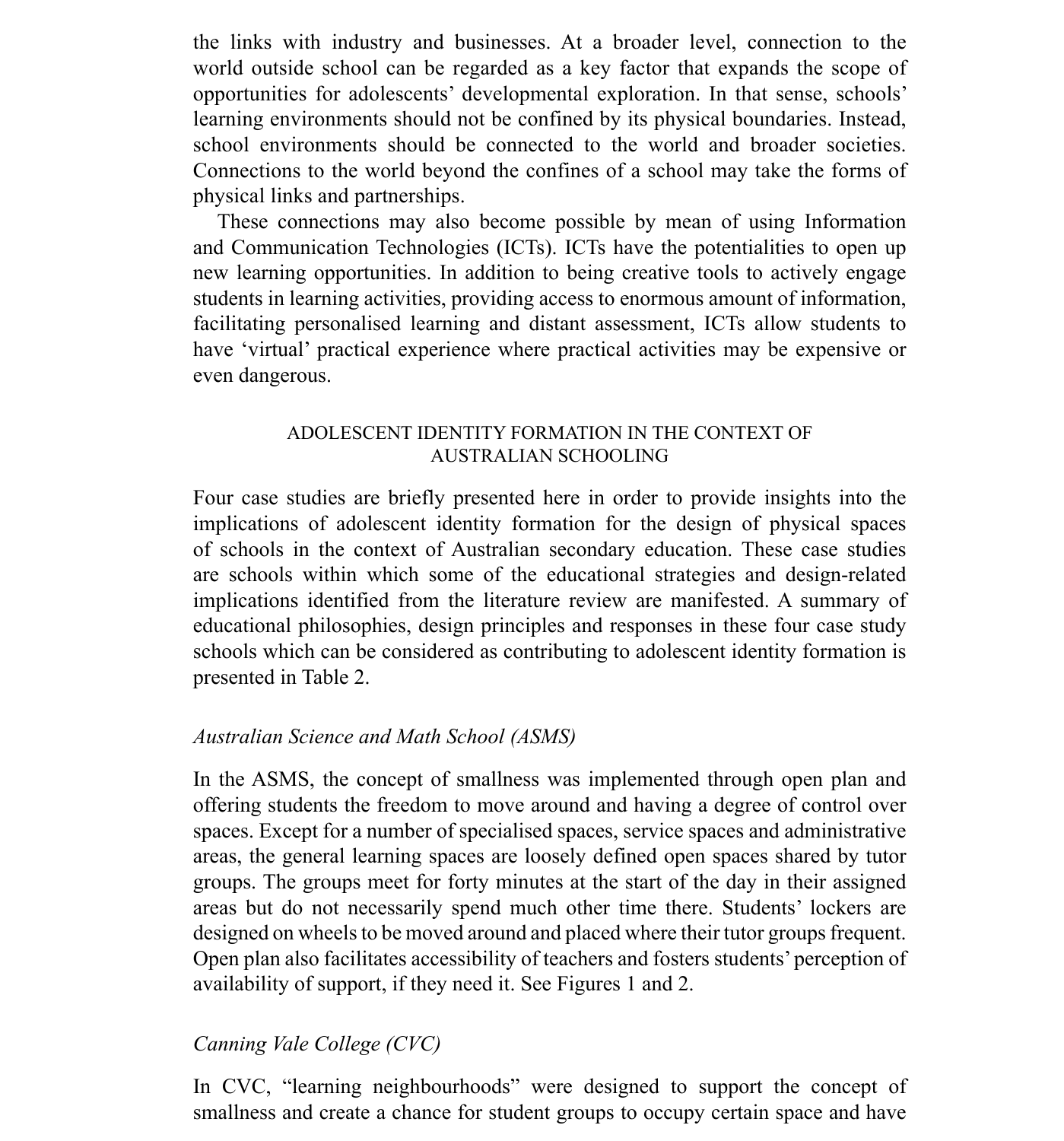



*Figure 1. A learning common with loosely defined home bases for tutor groups*

*Figure 2. A teachers' preparation area which is open to a learning common*

ownership over these spaces. A learning neighbourhood is an open space shared by four student cohorts that take over a certain corner of the space and also collaborate with each other. The two learning neighbourhoods are in two levels of a relatively self-contained building called a "learning community" and share a number of spaces such as teachers' offices and general purpose studios. A sense of community and social integration were further addressed through creating social gathering spaces for the whole school (refer Figures 3 and 4).







*Figure 4. A learning neighbourhood*

# *Mindarie Senior College (MSC)*

In MSC, the atrium space is the central hub and social heart of the school. Among the features of this space are being spacious, enjoying good natural light and views to external courtyard and having adequate seating areas are. In addition to the central location of the space, which makes every school member having to pass it a number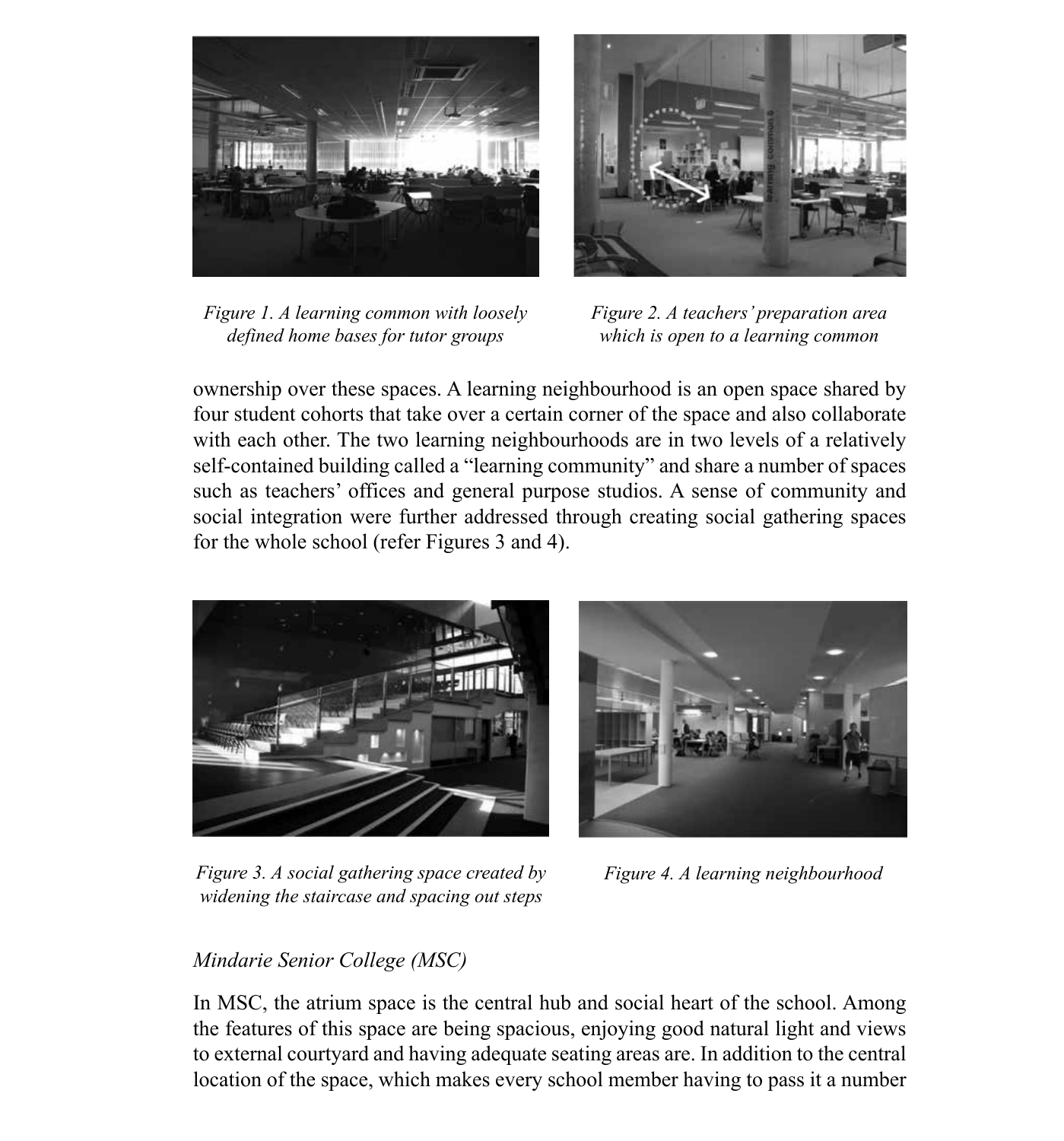of times each day, a lot of social activities and events happen in this space which facilitate building relationships and promote a sense of community. Another social space of the school, the café, is adjacent to the resource centre and enjoys a strong inside-outside connection. Refer Figures 5 and 6.



*Figure 5. The atrium space as the social heart and central hub of the school*



*Figure 6. The school café with a strong connection to outdoor spaces supporting students' privacy needs*

# *Reece Community High School (RCHS)*

In RCHS, outdoor spaces and covered walkways act as a form of social spaces contributing to students' privacy and personalisation needs. Among features of these outdoor spaces which may account for their popularity among students, as evidenced by a walk-through observation during the break time, are having the feeling of being among a group of students, being involved in some types of activities and keeping an eye on what other students are doing. These covered walkways are structured in a simple and easily readable way, which allows for spontaneous interactions among adolescent students to happen. Refer Figure 7.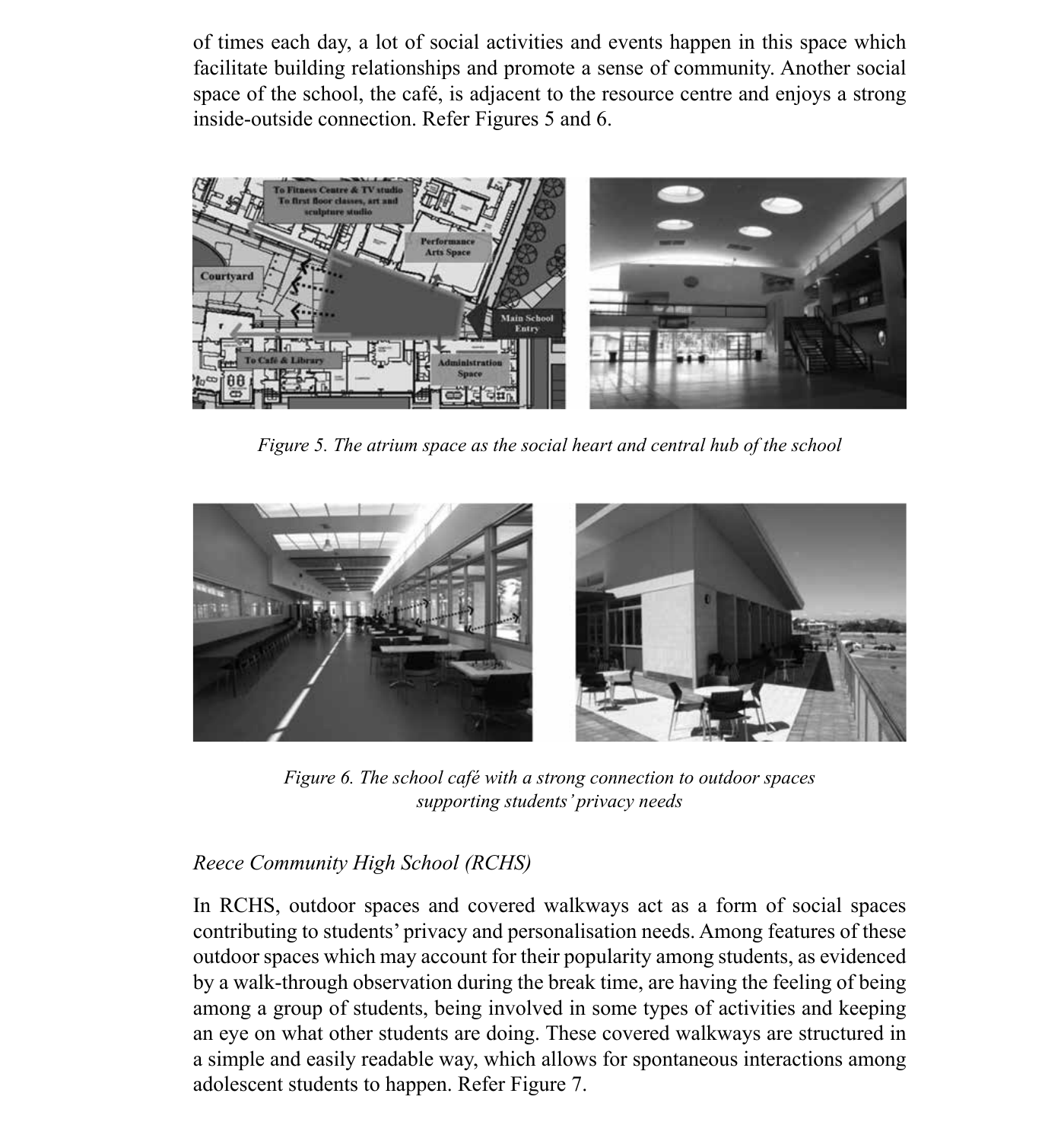

*Figure 7. The covered walkways connecting building blocks as a form of social spaces – Left: Modified by the author on a plan obtained from the school information brochure*

### IMPLICATIONS OF ADOLESCENT IDENTITY FORMATION FOR SCHOOL DESIGN

Integrating the findings form the literature review and the exploration of four case study schools, five design principles are proposed which can contribute to adolescent identity formation through supporting the two characteristics of 'schools as supportive environments addressing individuation and social integration' and 'schools as contexts offering opportunities for developmental exploration'.

# *Downsizing Schools / Design to Support the Idea of Smallness*

There is no general agreement about how many students and teachers would make a small group. However, this does not affect the design principle of downsizing schools. The point here is considering the ways through which design supports the idea of smallness of school size. The research and practice of school design suggest a number of design-related strategies that contribute to downsizing schools including "clusters of classrooms" (Moore & Lackney, 1995) and "schools-within-a-school" (Brubaker et al., 1998; Davies, 2005).

A common theme emerged from case studies was "fostering ownership and belongingness to a particular space" as a guiding design principle to contribute to the idea of smallness. Two design responses to this principle include designing: (1) a cluster of classroom spaces that can be opened up to each other; and (2) an open space within which a number of class group spaces are loosely defined.

# *Designing Social Spaces*

Social spaces were found to play a significant role in some of the processes involved in adolescent identity formation. The importance of social spaces in schools is linked to the relational dimension of identity development and encouraging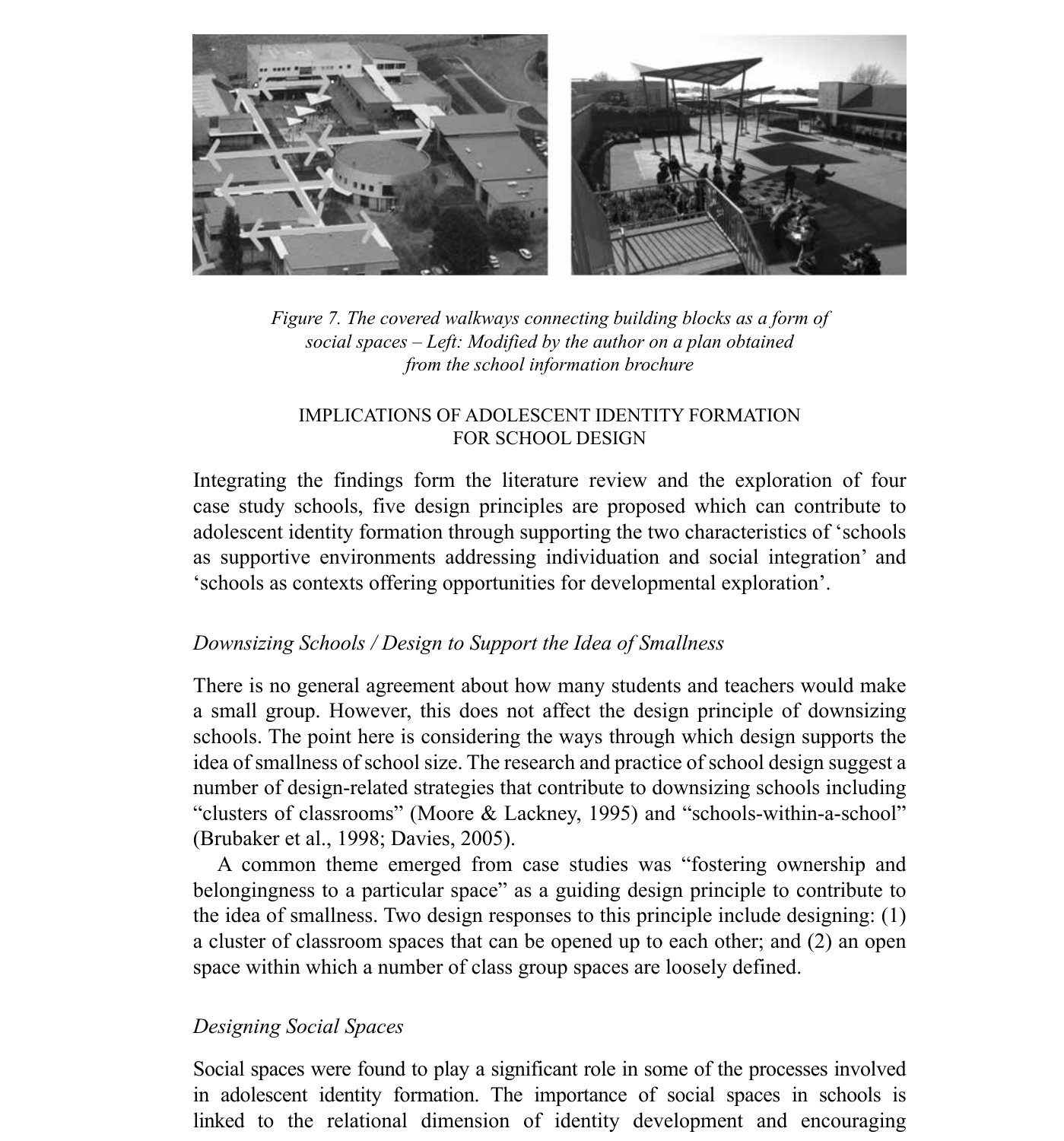|             | Educational philosophy                                                                                                                                                                                                                                                                                         | Design principles                                                                                                                                                                                                                          | Design responses                                                                                                                                                                                                                                                            |
|-------------|----------------------------------------------------------------------------------------------------------------------------------------------------------------------------------------------------------------------------------------------------------------------------------------------------------------|--------------------------------------------------------------------------------------------------------------------------------------------------------------------------------------------------------------------------------------------|-----------------------------------------------------------------------------------------------------------------------------------------------------------------------------------------------------------------------------------------------------------------------------|
| <b>ASMS</b> | Providing personalised learning<br>Maximising learning choices<br>Encouraging social and<br>collaborative learning<br>Connecting students to the<br>world outside                                                                                                                                              | Spaces for theory,<br>practice and social<br>learning<br>Student-centred<br>spaces<br>Integration of ICTs<br>into spaces                                                                                                                   | "Learning commons" and<br>"learning studios"<br>Openness and<br>transparency between<br>spaces<br>Maximising accessibility<br>of teachers' preparation<br>areas through openness                                                                                            |
| <b>CVC</b>  | Developing the environment,<br>structure and curriculum which<br>support students' exploration<br>Creating a variety of<br>opportunities for formal and<br>informal learning inside and<br>outside the school<br>Fostering within students<br>a sense of ownership and<br>belonging to the school<br>community | Flexible spaces to<br>allow users a degree<br>of customization<br>Breaking down scale<br>and organization of<br>the facility to foster a<br>sense of belonging                                                                             | Moveable walls to<br>maximise flexibility of<br>spaces<br>Large classroom spaces<br>to enable uses for a range<br>of teaching and learning<br>styles<br>Learning neighbourhoods<br>Social and gathering<br>spaces in circulation areas<br>Indoor nooks with soft<br>seating |
| <b>MSC</b>  | Supporting students to<br>move towards increased<br>independence<br>Encouraging students<br>to establish supportive<br>relationships<br>Developing connections to the<br>local community<br>Promoting cross fertilization of<br>ideas across the curriculum                                                    | Welcoming learning<br>environments<br>Flexible design to<br>promote flexible<br>learning styles and<br>teaching approaches<br>Centralized building<br>to house different<br>specialist faculties<br>instead of separate<br>building blocks | A variety of social spaces<br>inside and outside the<br>buildings<br>Creative use of circulation<br>spaces for individual and<br>small group learning<br>Learning spaces which<br>can be separated or<br>opened up to be used<br>flexibly                                   |
| <b>RCHS</b> | Providing personalised learning<br>Encouraging independent<br>learning skills<br>Developing connections to the<br>local community<br>Fostering within students a<br>sense of belonging to the school Seamless provision<br>community<br>Building powerful relationships<br>among students and teachers         | Design incorporating<br>diversity & flexibility<br>Attractive, safe and<br>secure spaces for<br>formal and informal<br>learning<br>of ICTs                                                                                                 | Multiple teaching and<br>learning spaces of various<br>sizes<br>Use of operable walls to<br>maximise flexibility of<br>spaces<br>Principal learning areas in<br>middle school as students'<br>home bases<br>Personal workstations in<br>the senior school                   |

*Table 2. Educational philosophy, design principles and responses in four case study schools contributing to adolescent identity formation (as specified in school year of 2008)*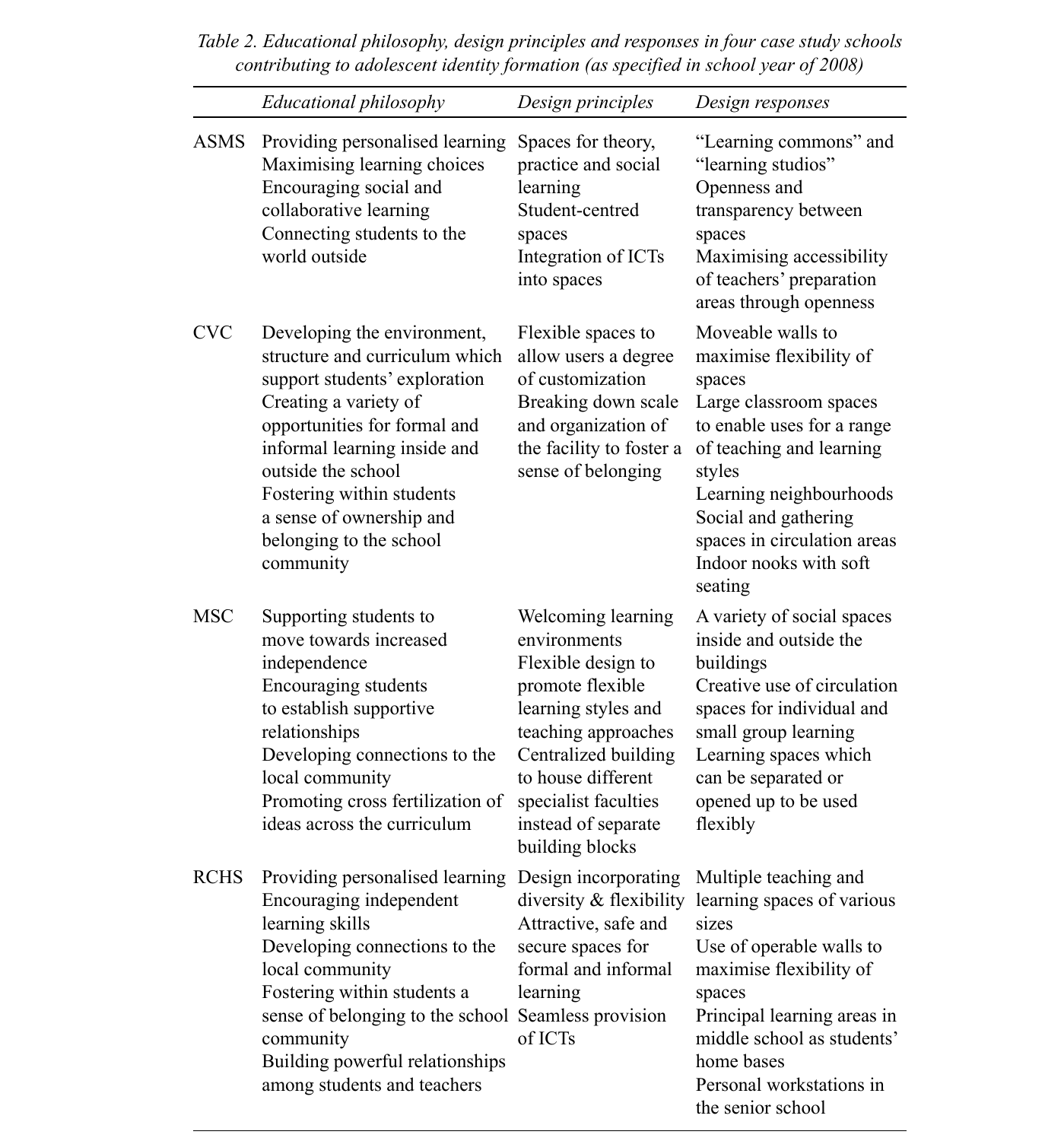exploration in the realm of relationships. Social spaces might be created in different scales ranging from a small corner of a common space shared by some classrooms to a large atrium space in the heart of a school building. They may also take different forms accommodating informal and formal gatherings of individuals.

Creating social spaces in schools do not necessarily require complex design. For example, a social space may simply be defined in a corner of an open learning space by placing comfortable couches. An important consideration with regard to the design of social spaces in a school has to do with the development of a clear understanding and knowledge of the school context, students' specific needs, social and cultural backgrounds as well as attributes and needs of the local community.

# *Maximising Flexibility*

Educational trends, the needs of schools and communities, the demands of societies and above all interests and abilities of student cohorts change over time. Spaces need to keep pace with these changes if it is to support the changing and emerging choices and pathways offered by schools. Flexibility or design of flexible spaces is suggested as a response to this challenge. Two main approaches to flexibility include achieving flexibility through: (1) a variety of spaces; and (2) a "changing" space or a space capable of being turned into different spaces. Two design-related strategies relevant to either of these two approaches to flexibility are "maximising openness of spaces" and "reducing the number of fixed architectural elements and furniture."

# *Addressing Considerations for Design and Arrangement of Furniture*

The significance of school furniture for adolescent identity formation was found to be particularly relevant to the characteristic of 'a supportive school environment'. Furniture is an important factor that has impacts on meeting students' privacy and personalisation needs, social interactions and cooperative learning in schools. With regard to the characteristic of "offering opportunities for developmental exploration," school furniture can contribute to the integration of technologies into spaces and hence facilitating virtual connection of schools to the world outside. The findings suggest three main qualities for school furniture to support adolescent identity formation including: (1) moveability; (2) appropriate size i.e. being modular; and (3) simplicity of form.

# *Promoting Transparency*

Transparency facilitates giving adolescent students opportunities to enact their independence and autonomy. The issue of duty of care and supervision may account for compromising adolescent students' privacy needs of spending time alone or with their groups of peers in schools. Transparency between spaces allows for passive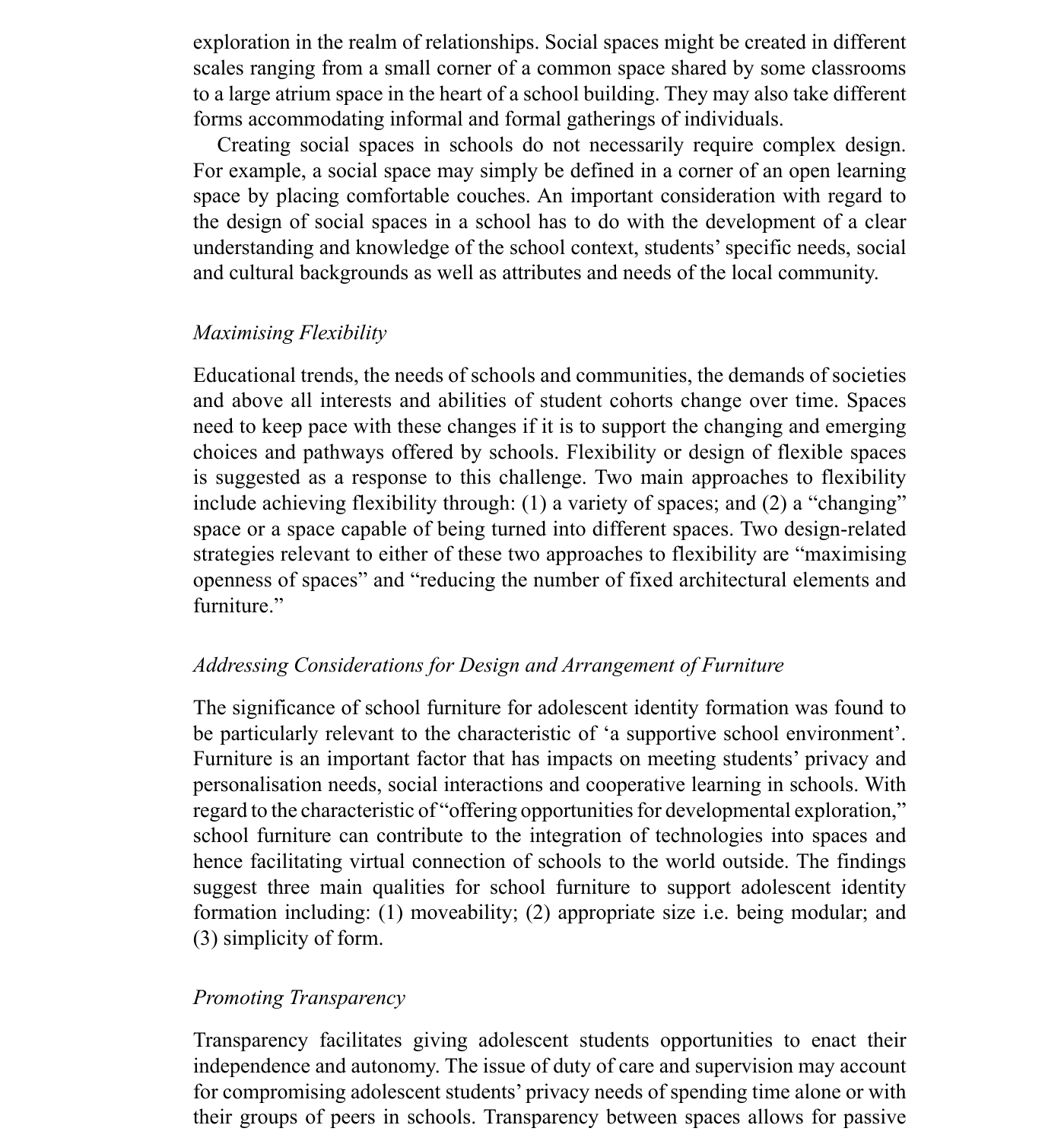surveillance to occur and hence students can be given opportunities to be on their own while the school staff and teachers are keeping an eye on them all the time. Transparency between spaces also supports adolescent students' needs for social integration through maintaining visual relations, a design-related strategy which can contribute to the quality of schools as social environments (Hertzberger, 2008).

### CONCLUDING REMARKS

Identity formation is an influential issue significantly influencing adolescents' lives and schools play a major role in shaping and reshaping adolescent students' identities. A great deal of research in disciplines of psychology on identity formation confirms that this as an important issue for adolescents and has uncovered significant aspects of this developmental process and factors involved and their interrelationships. In addition, there have been efforts within the realm of education to examine its implications for schooling. Nevertheless, little is known about the contributions of school environments to adolescent identity formation.

The review outlined in this chapter was mainly carried out to begin to fill this knowledge gap and identify some potential areas for further and future inquiries. The review of theories of adolescent identity formation and educational research exploring its implications for schooling provided important insights into the characteristics of school environments which contribute to this developmental task of adolescence.

This review identified that school environments responsive to adolescent identity formation have two key characteristics: *they are supportive addressing adolescents' individuation and social integration needs*; and *they offer adolescents opportunities for developmental exploration*. Some of the key terms which can describe these characteristics are empowering, social, supportive, cooperative, small and personalised, accommodating of choices, connected and technology-rich, which relate to broad issues and concepts (See Table 3 for a summary of characteristics of school environments responsive to adolescent identity formation).

Future inquiries need to closely examine the two key characteristics and their descriptive terms to cast light into ways of translating them into the language of physical environment design and their impacts on adolescent identity formation. Considering the five overarching design principles identified in the course of this study is the very first step in an attempt to support adolescent identity formation in schools through the design of physical spaces. Depending on schools, the contexts in which they are situated, their people and the processes involved, there might be numerous ways to respond to these design principles.

One may start from examining the ways that the physical environments of schools might support adolescent students' independence and autonomy. Another potential area for research is in relation to the impacts and contributions of physical environments to encouraging social interactions and fostering a sense of community in schools. The role of technologies and how they could be integrated into physical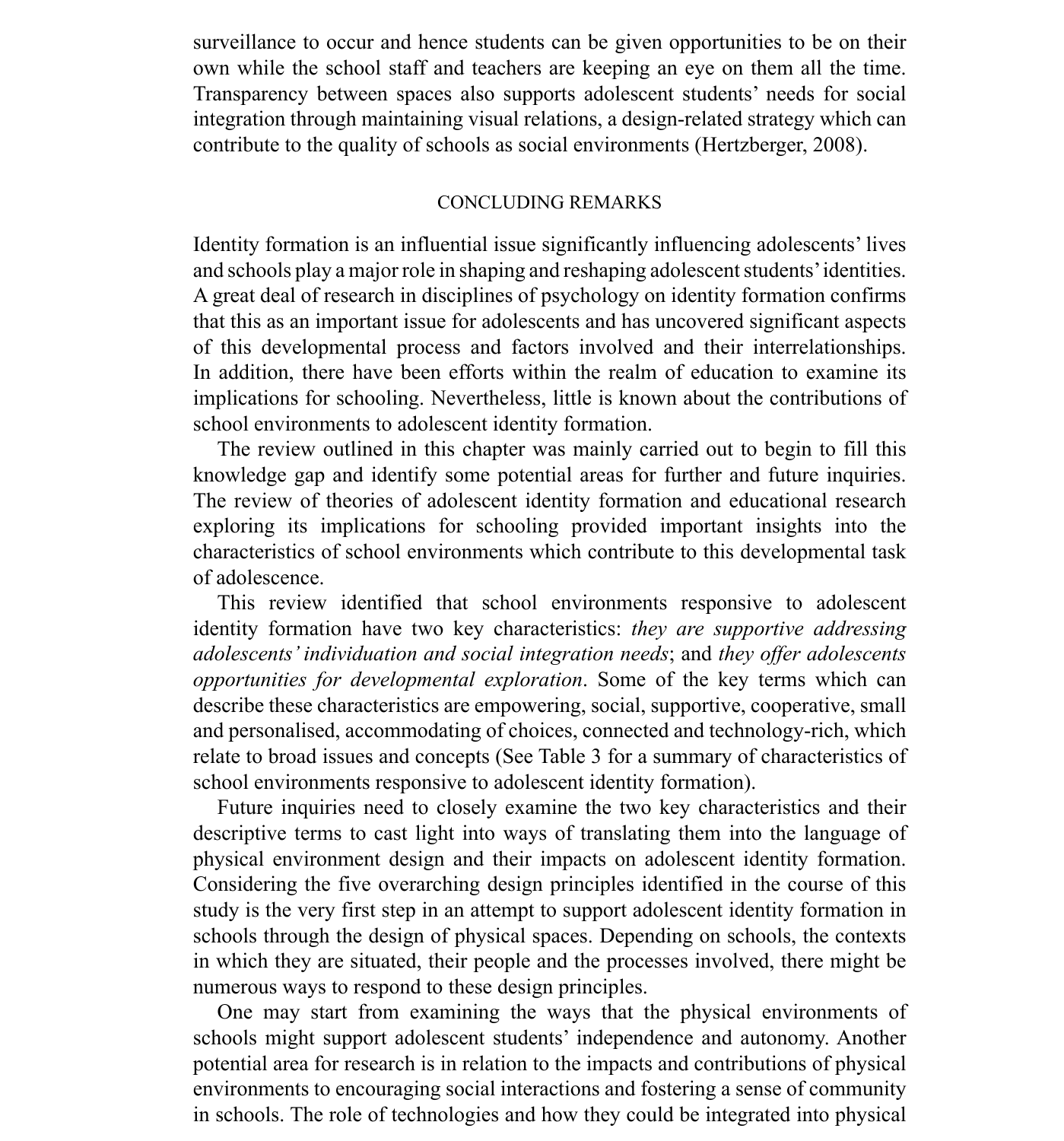*Table 3. A summary of some of the key words that describe the two characteristics of school environments responsive to adolescent identity formation – Author*

School environments responsive to adolescent identity formation are ...

| <b>EMPOWERING</b>                         | Every adolescent student feels known and valued as an<br>autonomous and independent individual.                                                                                                                             |
|-------------------------------------------|-----------------------------------------------------------------------------------------------------------------------------------------------------------------------------------------------------------------------------|
| <b>SOCIAL</b>                             | Social interactions and encounters are encouraged. A sense of<br>community among school members is fostered. This means<br>that students, teachers and other staff feel that they are part of<br>the school as a community. |
| <b>SUPPORTIVE</b>                         | Students perceive accessibility of teachers and other school<br>staff support.                                                                                                                                              |
| <b>COOPERATIVE</b>                        | Cooperation among students and teachers is encouraged.                                                                                                                                                                      |
| SMAIL &<br><b>PERSONALISED</b>            | The school benefits from advantages of 'smallness' of the<br>size of school or classroom.                                                                                                                                   |
| <b>ACCOMMODATING OF</b><br><b>CHOICES</b> | Provision of choices in a school curriculum and the school-<br>based structured extracurricular activities are supported.                                                                                                   |
| <b>CONNECTED</b>                          | Schools' connections to their local communities, other<br>schools and universities, industries and business as well as<br>museums and libraries are promoted.                                                               |
| <b>TECHNOLOGY-RICH</b>                    | Integration of Information and Communication Technologies<br>(ICTs) into school environments is encouraged.                                                                                                                 |

environments to facilitate schools' connections to the world outside and broaden explorational opportunities needs to be investigated.

Another influential area of future research has also to do with the ways that physical environments can meet the demands of schools' curricula and accommodate choices provided in them. In the planning and design of physical environments of schools, there is significant potential to contribute to the development of a supportive learning community. For example, future research in this regard may examine the ways that teachers' preparation areas and offices can be designed and located within a school to foster students' perception of support.

It is of paramount importance for school principals and leadership teams, educational planners, architects and all those others involved in the planning and development of new school environments or renovating and upgrading existing ones to acknowledge the crucial role of schools in supporting adolescent identity formation and address this issue alongside pedagogical, organisational, technical, financial and other key issues. Addressing adolescent identity formation in any school development can only be fully achieved when a firm and robust research base exists to guide intervention strategies and improvement efforts.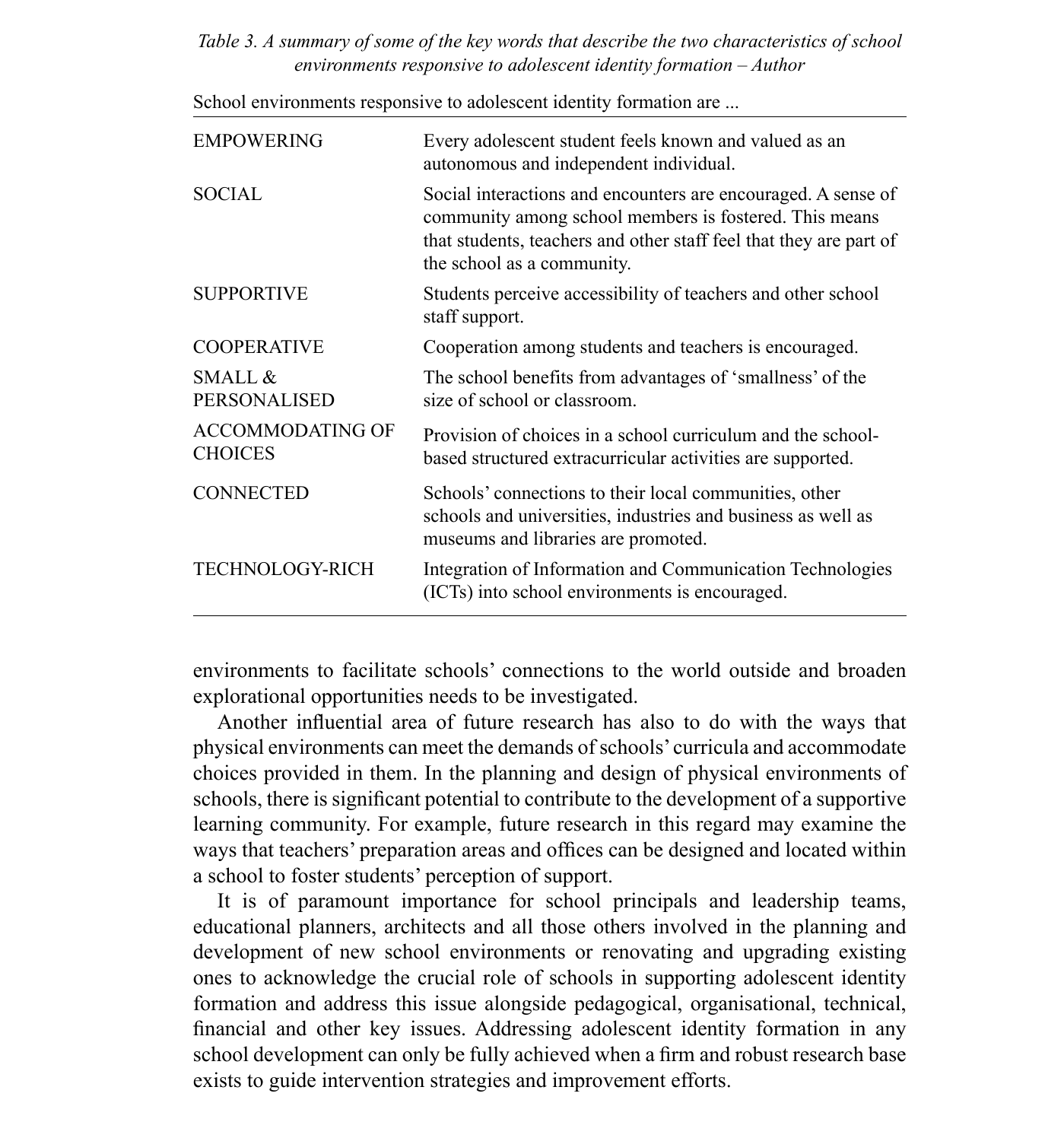#### **REFERENCES**

- Adams, G. R. (1992). Introduction and overview. In G. R. Adams, R. Montemayor, & T. P. Gullotta (Eds.), *Adolescent identity formation* (pp. 1–8). Newbury Park, CA: Sage Publications.
- Adams, G. R., & Fitch, S. A. (1983). Psychological environments of university departments: Effects on college students' identity status and ego stage development. *Personality and Social Psychology, 44*(6), 1266–1275.
- Adams, G. R., & Marshall, S. K. (1996). A developmental social psychology of identity: Understanding the person-in-context. *Journal of Adolescence, 19*(5), 429–442.
- Adams, G. R., & Palijan, S. (2004). The 'identity-education' link: Six themes in an educational setting that influence adolescent identity development and well-being. In T. Urban & F. Pajares (Eds.), *Educating adolescents challenges and strategies* (pp. 237–253). Greenwich, CT: Information Age Publishing Inc.
- Adams, G. R., Ryan, B. A., & Keating, L. (2000). Family relationships, academic environments, and psychosocial development during the university experience: A longitudinal investigation. *Journal of Adolescent Research, 15*(1), 99–122.
- Adamson, L., & Lyxell, B. (1996). Self-concept and questions of life: Identity development during late adolescence. *Journal of Adolescence, 19*(6), 569–582.
- Allen, J. P., Hauser, S. T., Bell, K. L., & O'Connor, T. G. (1994). Longitudinal assessment of autonomy and relatedness in adolescent-family interactions as predicators of adolescent ego development and self-esteem. *Child Development, 65*, 179–194.
- Altman, I. (1975). *The environment and social behavior: Privacy, personal space, territory, and crowding*. Monterey, CA: Brooks/Cole Publishing Company.
- Association for Middle Level Education (AMLE). (2004). *Policy statements: Small schools and small learning communities*.
- Barker, R., & Gump, V. (1964). *Big school, small school: High school size and student behavior*. Stanford, CA: Stanford University Press.
- Berzonsky, M. D. (2004). Identity style, parental authority, and identity commitment. *Journal of Youth & Adolescence, 33*, 213–220.
- Blatt, S. J., & Blass, R. B. (1996). Relatedness and self-definition: A dialectic model of personality development. In G. G. Noam & K. W. Fischer (Eds.), *Development and vulnerability in close relationships* (pp. 309–338). Mahwah, NJ: Erlbaum.
- Blos, P. (1962). *On adolescence: A psychoanalytic interpretation*. New York, NY: Free Press of Glencoe.
- Blos, P. (1967). The second individuation process of adolescence. *Psychoanalytic Study of the Child, 22*, 162–186.
- Blos, P. (1979). *The adolescent passage: Developmental issues*. New York, NY: International Universities Press.
- Brubaker, C. W. (1998). *Planning and designing schools*. New York, NY: McGraw-Hill.
- Burke, A. M. (1987). *Making a big school smaller: The school-within-a-school arrangement for middle level schools*. Orting, WA: Orting Middle School.
- Conchas, G. Q., & Rodriguez, L. F. (2008). *Small schools and urban youth: Using the power of school culture to engage students*. Thousand Oaks, CA: Corwin Press.
- Cooper, C. R. (1998). *The weaving of maturity: Cultural perspectives on adolescent development*. New York, NY: Oxford University Press.
- Cooper, C. R., Grotevant, H. D., & Condon, S. M. (1983). Individuality and connectedness in the family as a context for adolescent identity formation and role-taking skill. In H. D. Grotevant & C. R. Cooper (Eds.), *Adolescent development in the family: New directions for child development* (Vol. 22, pp. 43–59). San Francisco, CA: Jossey-Bass.
- Cotterell, J. (1996). *Social networks and social influences in adolescence*. London, England: Routledge.
- Cotterell, J. (2007). *Social networks in youth and adolescence*. London, England: Routledge.
- Cotton, K. (1996). *School size, school climate, and student performance*. Retrieved August 13, 2011, from http://educationnorthwest.org/webfm\_send/513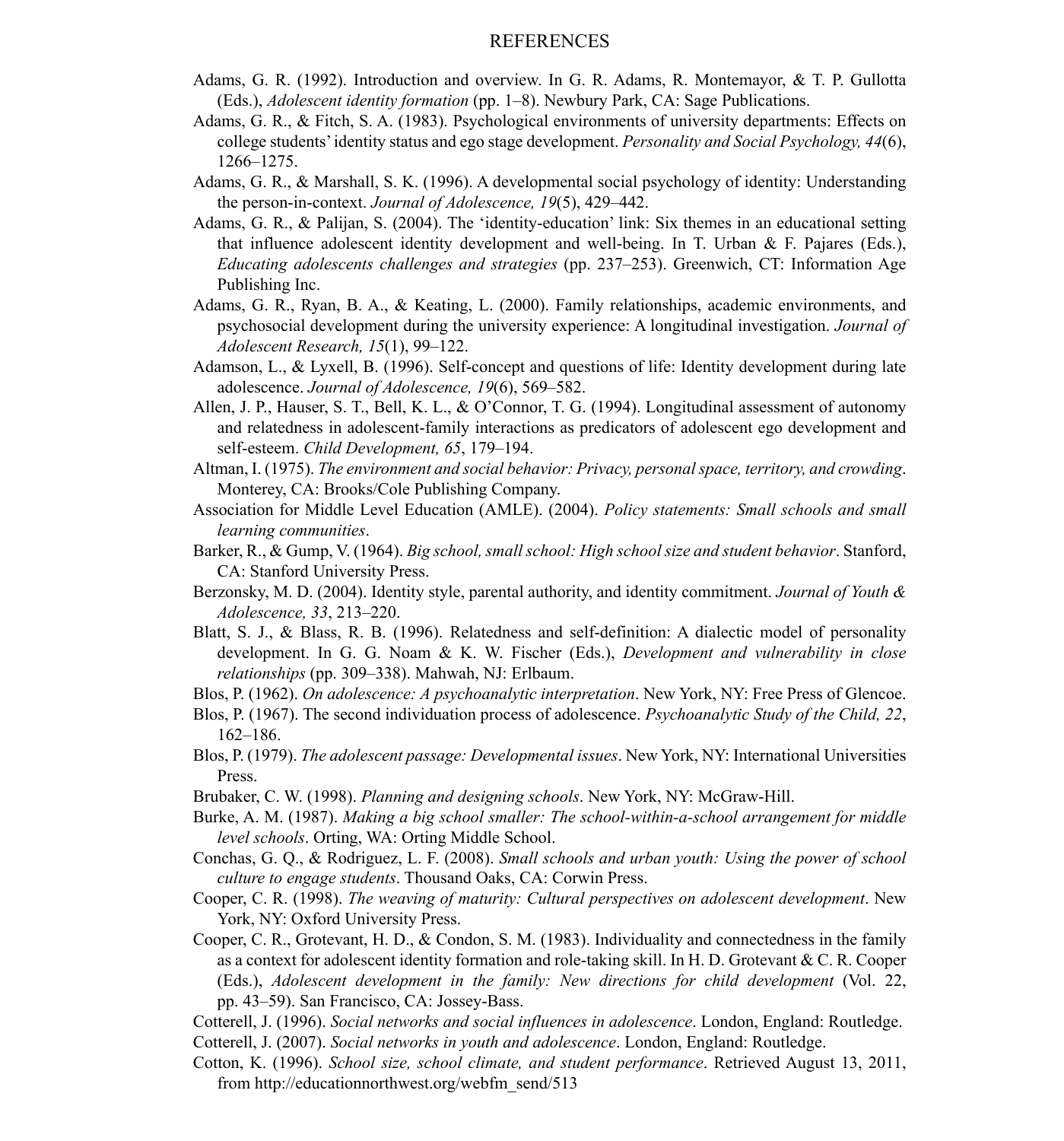- DfES (2002). *Schools for the future: Design for learning communities* (Building Bulletin). Great Britain, England: Department for Education. Retrieved August 13, 2011, from https://www.education.gov.uk/ publications/eOrderingDownload/Pages%20from%20Schools%204%20future%20pt%201.pdf
- Davies, M. (2005). Less is more: The move to person-centred, human scale education. *Forum, 47*(2), 97–118.
- Dreyer, P. H. (1994). Designing curricular identity interventions for secondary schools. In S. L. Archer (Ed.), *Interventions for adolescent identity development* (pp. 121–140). Thousands Oaks, CA: Sage Publications.
- Erikson, E. (2008). The problem of EGO identity. In D. L. Browning (Ed.), *Adolescent identities: A collection of readings* (pp. 223–240). New York, NY: Analytic Press.
- Erikson, E. H. (1968). *Identity, youth and crisis*. London, England: Faber & Faber Limited.
- Erikson, E. H. (1974). *Identity, youth and crisis*. London, England: Whitstable litho Straker brothers Ltd.
- Feldman, A. F., & Matjasko, J. L. (2005). The role of school-based extracurricular activities in adolescent development: A comprehensive review and future directions. *Review of Educational Research, 75*, 159–210.
- Flum, H., & Levi-Yudelevitch, M. (2008). Adolescents' relatedness and identity formation: A narrative study. In D. L. Browning (Ed.), *Adolescent identities: A collection of readings* (pp. 157–182). New York, NY: Analytic Press.
- Foster, C. M., & Martinez, I. (1985). The effects of school enrollment size in the middle and junior high school on teacher and student attitude and student self-concept. *Research in Rural Education, 3*(2), 57–60.
- Fowler, Jr., W. J., & Walberg, H. J. (1991). School size, characteristics, and outcomes. *Educational Evaluation and Policy Analysis, 13*(2), 189–202.
- Gilligan, C., Lyons, N. P., & Hanmar, T. J. (1990). *Making connections: The relational worlds of adolescent girl Emma Willard school*. Cambridge, MA: Harvard University Press.
- Good, M., & Adams, G. R. (2008). Linking academic social environments, ego-identity formation, ego virtues, and academic success. *Adolescence, 43*(170), 221–236.
- Grabe, M. (1981). School size and the importance of school activities. *Adolescence, 16*(61), 21–31.
- Grotevant, H., & Cooper, C. (1986). Individuation in family relationships: A perspective on individual differences in the development of identity and role taking skill in adolescence. *Human Development, 29*, 82–100.
- Grotevant, H. D., & Cooper, C. R. (1985). Patterns of interactions in family relationships and the development of identity exploration in adolescence. *Child Development, 56*, 415–428.
- Guisinger, S., & Blatt, S. J. (1994). Individuality and relatedness: Evolution of a fundamental dialectic. *American Psychologist, 49*, 104–111.
- Hertzberger, H. (2008). *Space and learning: Lessons in architecture 3*. Rotterdam, The Netherlands: 010 Publishers.
- Josselson, R. (1994). The theory of identity development and the question of intervention: An introduction. In S. L. Archer (Ed.), *Interventions for adolescent identity development* (pp. 12–25). Thousand Oaks, CA: Sage Publications.
- Josselson, R. L. (1994). Identity and relatedness in the life cycle. In H. A. Bosma, D. J. de Lavita, T. L. G. Graafsman, & H. D. Grotevant (Ed.), *Identity and development: An interdisciplinary approach* (pp. 81–102). Thousand Oaks, CA: Sage Publications.
- Kershaw, C. A., & Blank, M. A. (1993). *Student and educator perceptions of the impact of an alternative school structure.* The Annual Meeting of the American Educational Research Association, Atlanta, GA.
- Kroger, J. (2003). Identity development during adolescence. In G. R. Adams & M. D. Berzonsky (Ed.), *Blackwell handbook of adolescence* (pp. 205–227). Malden, MA: Blackwell Publishing Ltd.
- Kroger, J. (2007). *Identity development: Adolescence through adulthood*. Thousand Oaks, CA: Sage Publications.
- Lannegrand-Willems, L., & Bosma, H. A. (2006). Identity development-in-context: The school as an important context for identity development. *IDENTITY: An International Journal of Theory and Research, 6*(1), 85–113.